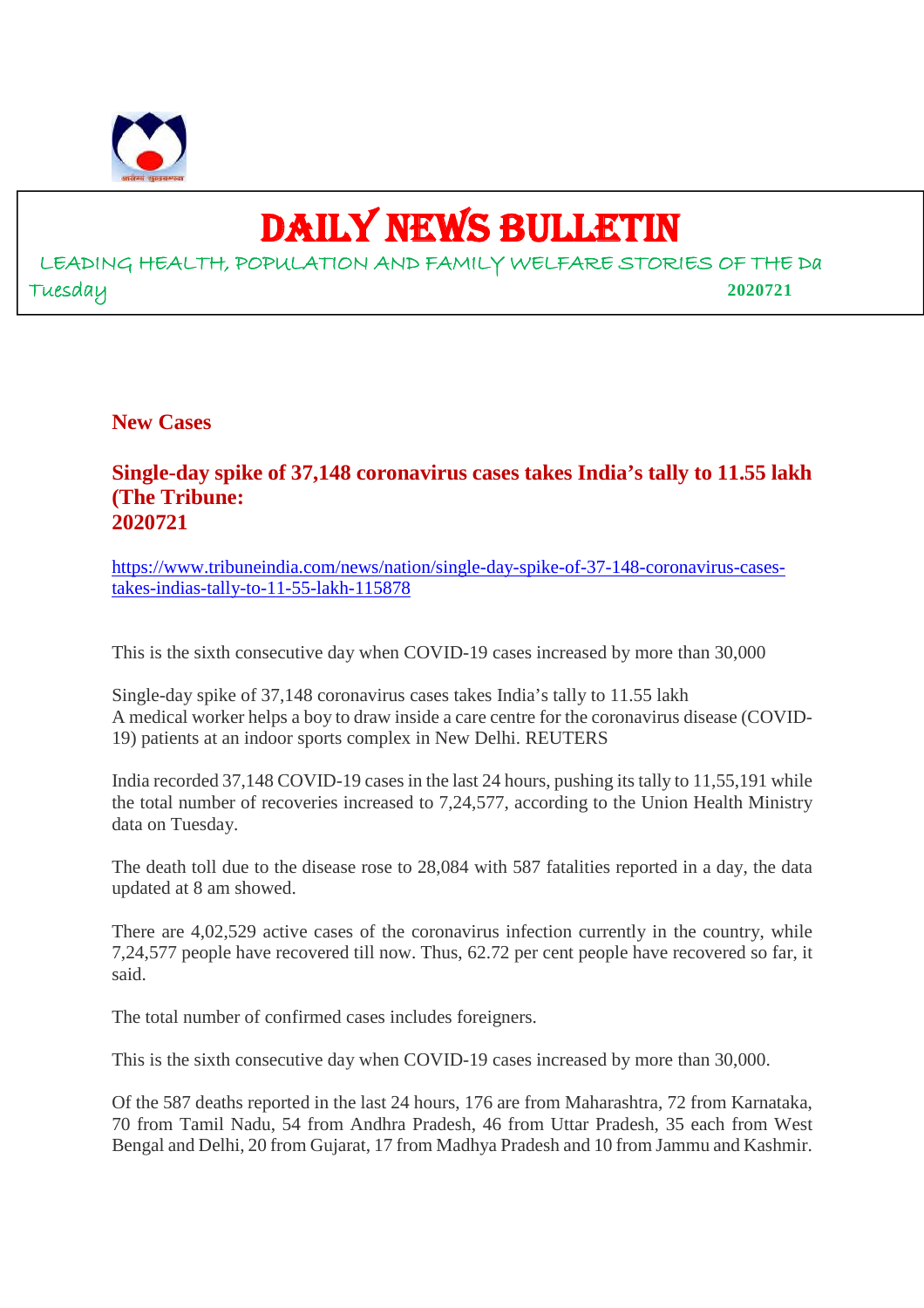Nine fatalities have been reported from Rajasthan, followed by eight in Punjab, seven in Telangana, six each in Haryana and Odisha, four in Jharkhand, three in Uttarakhand, two each in Tripura and Meghalaya, and one each in Assam, Goa, Chhattisgarh, Kerala and Puducherry. Psychological pandemic

# **A psychological pandemic brews (The Tribune: 2020721)**

https://www.tribuneindia.com/news/health/a-psychological-pandemic-brews-114871

A sudden increase in deaths recently by suicides due to coronavirus-related trauma is worrying health experts and researchers, who are grappling with causative factors pushing people into extreme situations

Covid-19-induced lockdowns and fears have triggered a full blown psychological pandemic across the country pushing people into spaces and situations they have never seen before.

With cases still peaking, the incidence of suicides due to fear of contracting the virus or succumbing to it, besides social stigma and sense of entrapment during lockdowns is witnessing a slow but progressive surge.

Conservative estimates by researchers attribute more than 100 recent deaths in India to Covidrelated trauma, a trend that has led the Ministry of Health to issue detailed guidelines on mental health during the pandemic.

Most of these deaths have, tragically, been by suicide, the latest involving a Madhya Pradesh resident Rajmani Sattar, who hanged himself in the washroom of AIIMS Trauma Centre this Thursday. Sattar was not a Covid patient but had been under prolonged hospitalisation for a chronic condition. He was away from his family and friends due to Covid-related restrictions.

Not too long before Sattar's demise, a 37-year-old journalist Tarun Sisodia on Covid management at AIIMS died of suicide after jumping off the fourth floor of the hospital. Sisodia's death sent shockwaves across the media world leading to demands for a judicial probe into the circumstances of his death. An internal AIIMS enquiry ruled out malafide but Health Minister Harsh Vardhan nevertheless ordered the replacement of hospital trauma centre in charge.

With deaths by suicides rising amid the exploding pandemic, experts are grappling with causative factors that are pushing people into extreme situations.

Some studies have shown the virus not only damages the lungs, it also impacts the brain adversely, besides harming other organs.

"Researchers have now found that Covid-19 could trigger changes in the central and peripheral nervous system of those infected. Preliminary evidence suggests the disease can cause serious brain damage, even in mild patients. Psychiatric manifestations of Covid-19 involve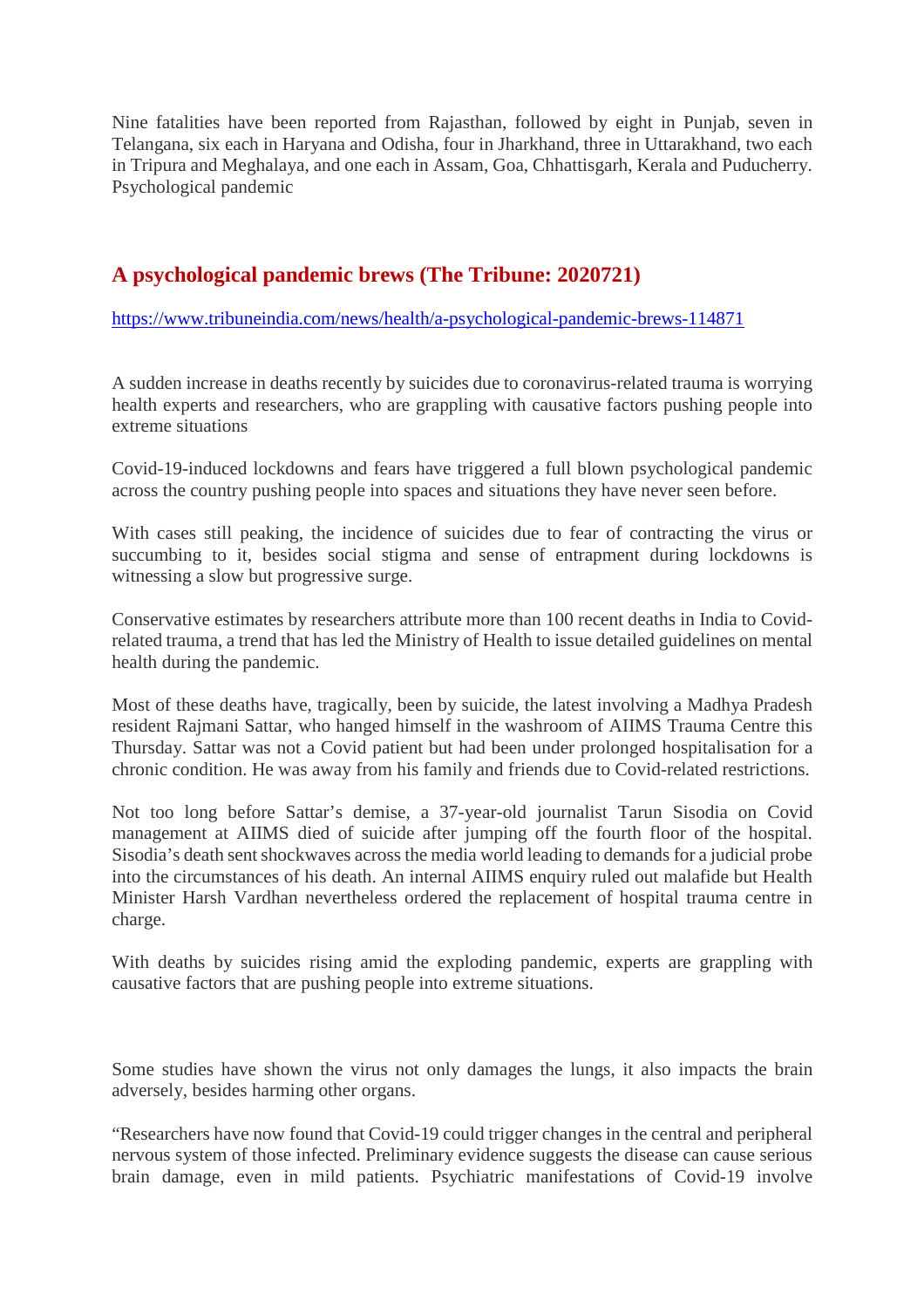hallucinations and delirium among others. It's an evolving field because the disease is only six months old," leading psychiatrist Ashish Pakhre says.

Pakhre also warns of a condition mental health experts call Werther Effect that has set in since actor Sushant Singh Rajput died of suicide in his Mumbai home.

"Werther Effect exemplifies the contagious nature of suicide. When a celebrity passes away by suicide, he can trigger similar episodes in local communities pushing people, who are on the brink, to take their lives. We have seen many suicides after Rajput's death and need to watch out for signs of depression in youngsters. Changes in moods and behaviour patterns that last over two weeks should constitute alarming signs for anyone. People must remember that depression is not in the head. It is a medical condition which needs treatment," Pakhre said.

At least eight youngsters across India, most of them fans of Rajput, died by suicide after the actor passed away.

Covid-induced suicides also continue unabated. In mid-June an IRS officer in Delhi killed himself fearing he might infect his family with Covid. The officer turned out to be Covid-19 negative.

Earlier this March, a young Covid-19 suspect jumped off the seventh floor of Delhi's Safdarjung Hospital and died.

India's first Covid-related suicide was reported much earlier on February 12 from South India where a 50-year-old man mistook seasonal flu symptoms to be Covid-19 and committed suicide.

The psychological pandemic triggered by Sars-Cov2 virus is not specific to any one nation. It is global.

Such has been its impact that the WHO had to, on July 2, call upon countries to pay greater attention to mental health and suicide prevention.

"Hitting lives and livelihoods, the pandemic is causing fear, anxiety, depression and stress among people. Social distancing, isolation and coping with perpetually evolving and changing information about the virus has both triggered and aggravated existing and pre-existing mental health conditions, which need urgent attention," WHO Southeast Asia Regional Director Poonam Khetarpal says.

The WHO acknowledged that stigma related to Covid-19 infection might lead to feelings of isolation and depression, impacting mental health.

Another precipitating factor the world health body recently flagged to member nations is the rising cases of domestic violence during the pandemic.

Domestic violence is reported to have increased during lockdowns imposed by almost all countries in the Southeast Asia Region of the WHO, Khetarpal says urging early identification of mental health conditions, recognition of suicidal behaviours and appropriate management through a multi-sectoral approach even as the world continues to focus on arresting further spread of the pandemic.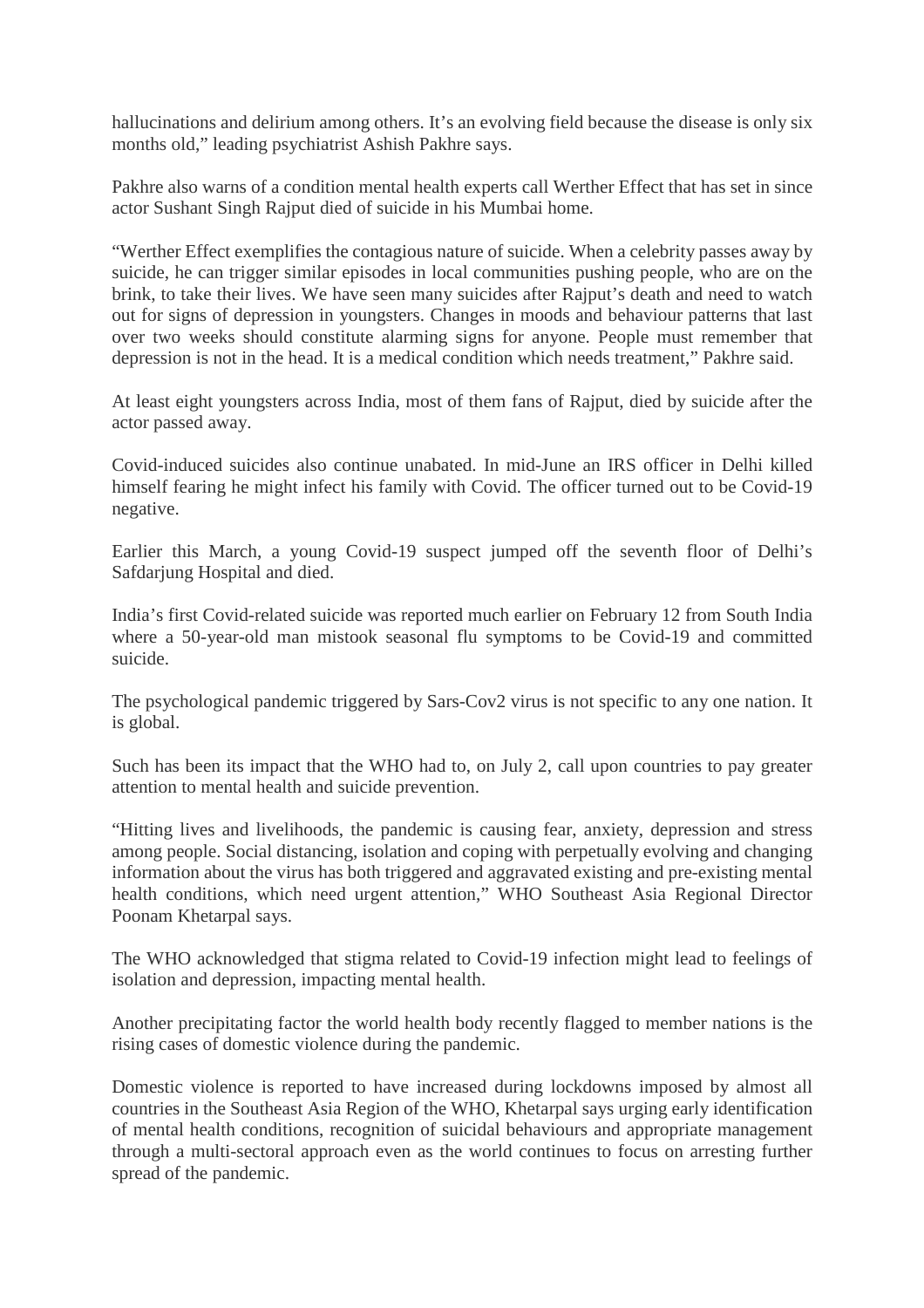Suicide claims almost 8,00,000 lives every year globally and is the leading cause of death among young people aged 15-29 years of age, global health statistics show.

There is also evidence to suggest that for each adult who dies of suicide, there are more than 20 others attempting suicide.

The WHO South-East Asia Region of 11 nations, including India, accounts for 39 per cent of the global suicide mortality and is among the most vulnerable to mental health pressures Covid-19 is exerting.

India alone, on an average, accounts for around a third of global suicides, among women and a fourth of suicides among men.

Covid-19-related suicides, however, remain a global marker. The most high-profile suicide linked to the pandemic has involved Thomas Schaefer, the finance minister of Germany's Hesse state, who killed himself amid worries over coping with the economic fallout of the Covid crisis.

At least eight youngsters across India, most of them fans of Rajput, died by suicide after the actor passed away. This was in stark reminiscence of the 1974 phenomena noted sociologist David Phillips documented in his studies on the infectious nature of suicides. Phillips found that when British and American newspapers ran a front page story about a suicide, the number of such deaths in the neighbourhoods increased immediately afterwards. He called the phenomenon Werther Effect, which led to the WHO issuing guidelines on responsible reporting of suicides.

# **Common blood test**

# **Common blood test can advance heart failure treatment (The Tribune: 2020721)**

https://www.tribuneindia.com/news/health/common-blood-test-can-advance-heart-failuretreatment-115444

A growing number of studies suggest that low cardiac T3 may significantly contribute to a patient's symptoms and underlying heart dysfunction.

Common blood test can advance heart failure treatment

A growing number of studies suggest that low cardiac T3 may significantly contribute to a patient's symptoms and underlying heart dysfunction.

Researchers have developed a new use for a common blood test, which could provide potentially life-saving treatment for heart failure.

According to the study, published in the journal Frontiers in Physiology, biomedical experts believe that half of heart failure patients likely have low levels of the thyroid hormone T3 in their cardiac tissue.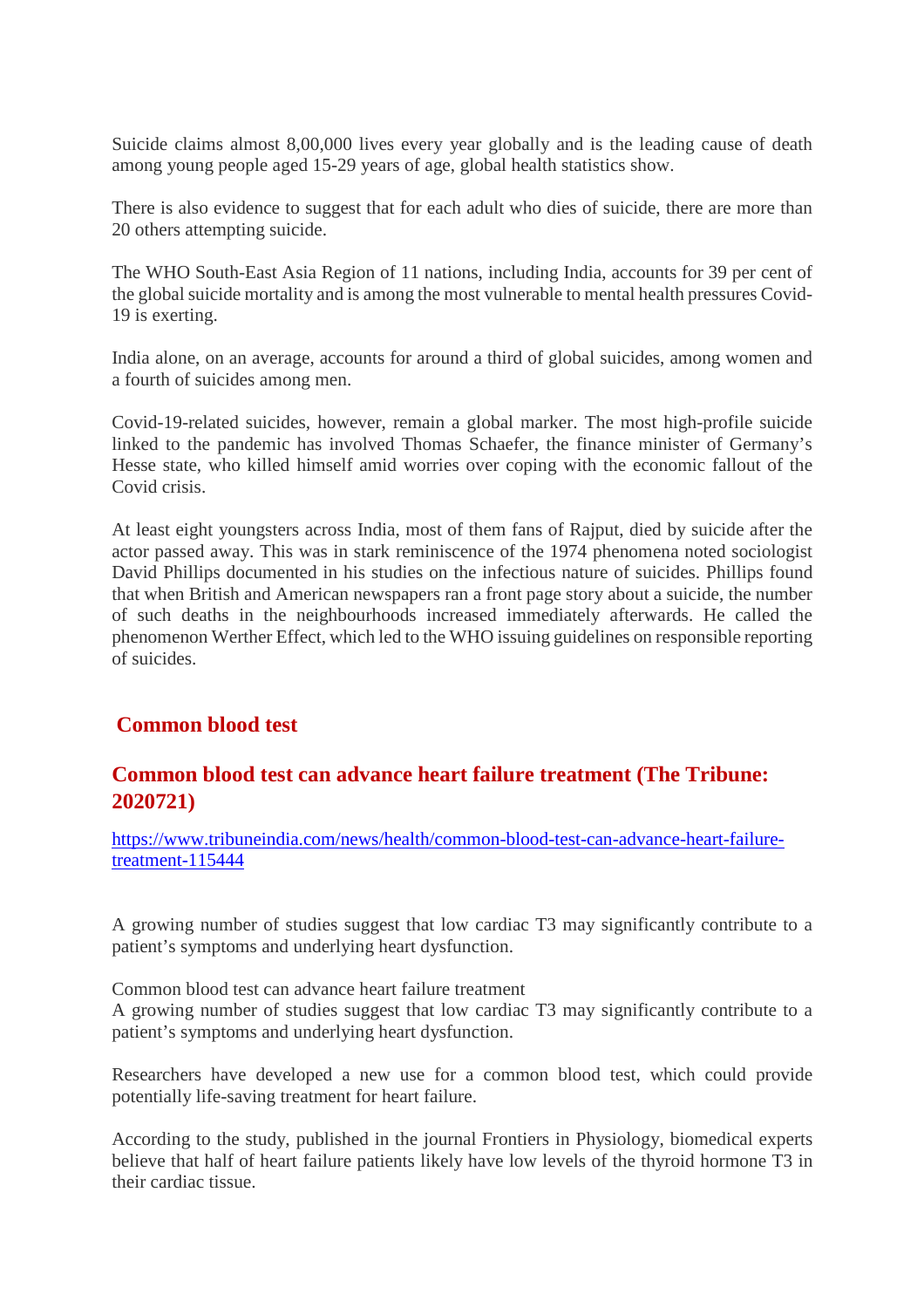A growing number of studies suggest that low cardiac T3 may significantly contribute to a patient's symptoms and underlying heart dysfunction.

The symptoms of low cardiac T3 are also virtually indistinguishable from other conditions that lead to heart failure, suggesting that a significant number of underlying heart dysfunction and heart failure symptoms may actually be caused by a treatable T3 hormone imbalance.

"Despite this treatability, clinicians are hesitant to prescribe T3 to heart patients, as too much of the hormone could accidentally trigger an irregular heartbeat," the study authors from New York Institute of Technology (NYIT) in the US, wrote.

In addition, no method has yet been identified to titrate, or continually measure and adjust, for the dosage of T3 needed to safely restore the heart's thyroid hormone function.

Now, an existing biomarker called brain natriuretic peptide (BNP) may provide the muchneeded solution, the researchers said.

In medicine, biomarkers are biological molecules found in a patient's blood, fluid, or tissue sample that can indicate whether a disease or condition is present.

They can also be used to see how well the body responds to treatments.

During heart failure, the heart will secrete higher levels of the biomarker BNP into blood, a key indication that the heart disease is worsening.

The researchers hypothesised that by analysing a patient's BNP levels in response to added T3, clinicians could titrate for just the right dosage required.

Using rat models of heart failure caused by low T3 and heart attack, the researchers tested their theory, examining changes in BNP, cardiac function, and heart failure genes after T3 treatment.

For the first time, they discovered through a simple blood test, not an extensive, invasive procedure, that T3 could be adjusted to safely restore cardiac hormone balance.

In addition, because heart patients routinely undergo BNP and thyroid hormone testing, these widely used biomarkers could be easily monitored from blood tests.

"The results were remarkable, suggesting that serum BNP levels can be used to titrate the volume of T3 required," said study researchers Martin Gerdes from NYIT.

"When T3 treatment led to a reduction in serum BNP levels, this was associated with improved cardiac function and reversal of these heart failure genes," Gerdes added.—IANS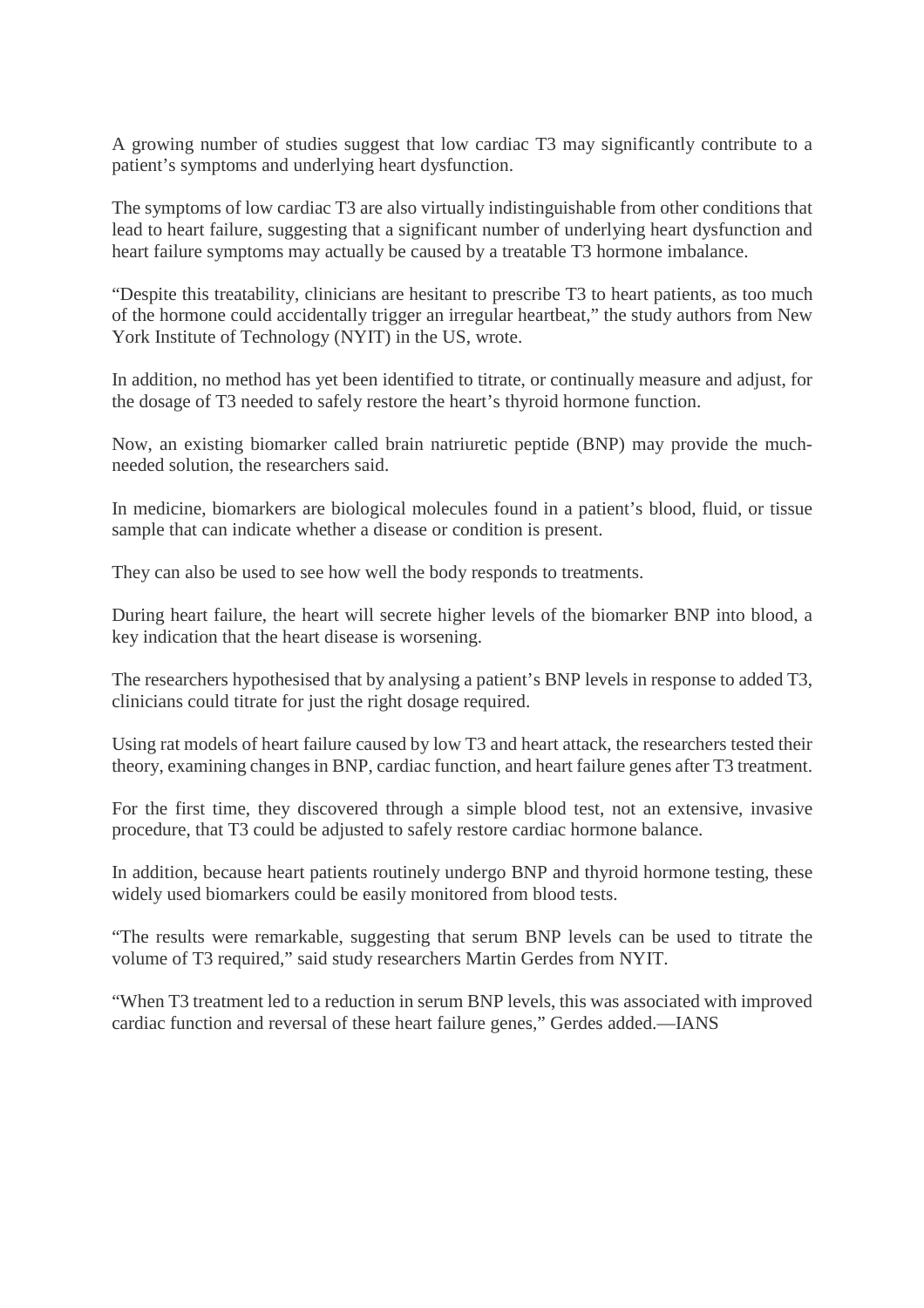# **Mental trauma**

# **Psychologists, doctors in Mizoram's quake-hit areas to assist people deal with mental trauma Twenty-two earthquakes have hit the state since June 18(The Tribune: 2020721)**

https://www.tribuneindia.com/news/health/psychologists-doctors-in-mizorams-quake-hit-areas-toassist-people-deal-with-mental-trauma-115425

Psychologists, doctors in Mizoram's quake-hit areas to assist people deal with mental trauma Twenty-two earthquakes have hit the state since June 18

The Mizoram government is sending psychologists and doctors to the remote villages of the state near the Myanmar border, hit by a series of earthquakes, to assist the people to deal with the mental trauma following the natural calamities.

Twenty-two earthquakes have hit the state since June 18 with three within a span of seven hours only on Friday, forcing hundreds of people to live in the open amid the COVID-19 pandemic.

Three teams, each consisting of a doctor, a psychologist and a psychiatrist, will be reaching Champhai, the worst-hit district, during the day and speak to the people, Health Minister R Lalthangliana said.

Lalthangliana said the frequent earthquakes have a psychological impact on the people who are forced to spend the nights outside their homes.

He said due to the earthquakes people were afraid of sleeping in their homes.

A community leader from Dungtlang village in Champhai said many families have spent their nights awake, while some slept inside cars and trucks.

Lalthangliana, who also holds the Geology and Mineral Resources portfolio, said a team from the department is also camping in the area for more than a week.

The latest earthquake to hit Champhai, which is located on the India-Myanmar border, was recorded in the early hours of Monday. A 3.2-magnitude earthquake struck the district at 3.39 am. The location was 24 km south of Champhai, as per the National Centre for Seismology.

Over 160 houses were damaged in Champhai in the series of quakes, officials said, adding that the final figure may be higher as they are still assessing the losses. —PTI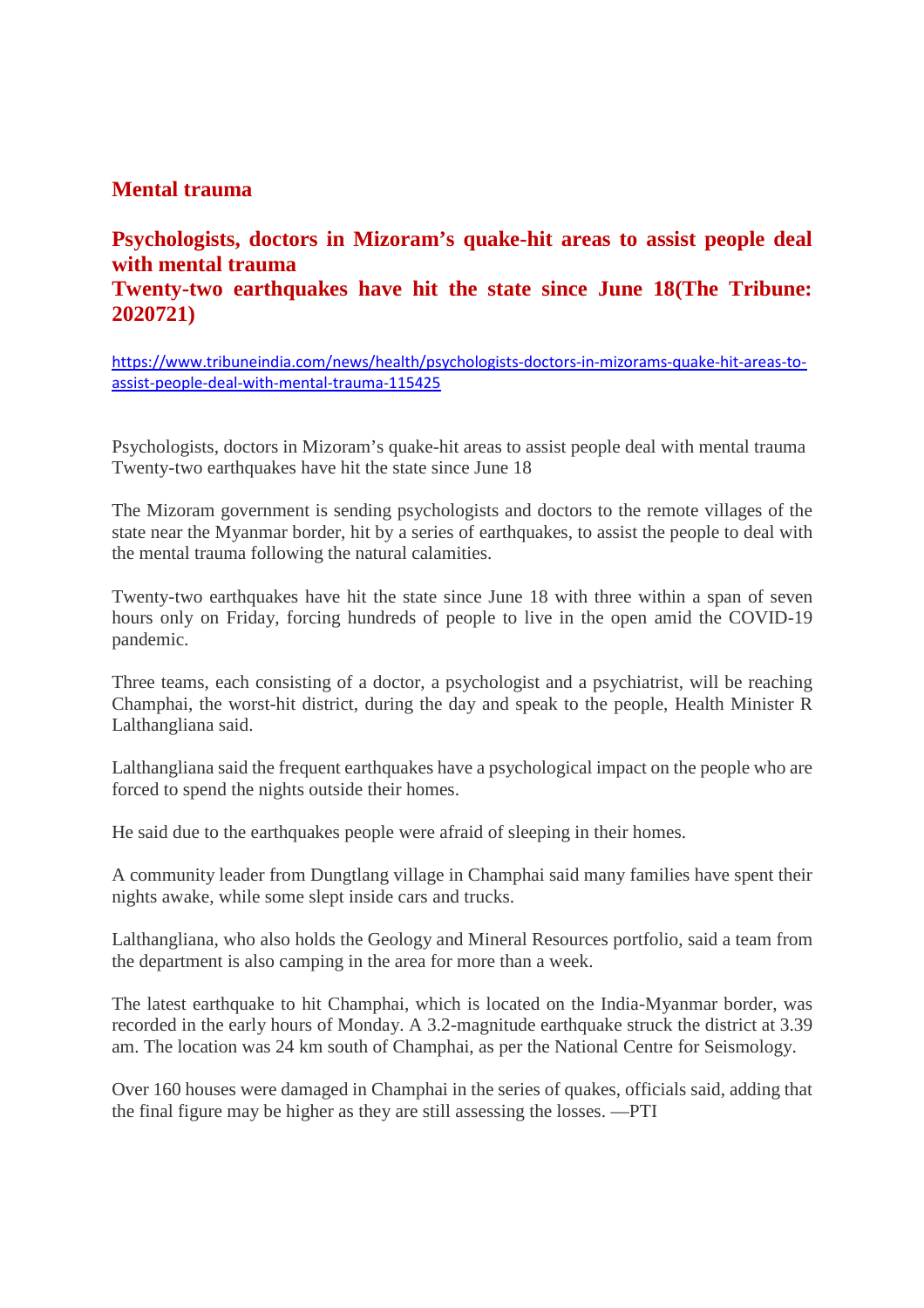# **Mosquitoes cannot spread Covid**

# **Mosquitoes cannot spread Covid: Study (The Tribune: 2020721)**

https://www.tribuneindia.com/news/health/mosquitoes-cannot-spread-covid-study-115398

Mosquitoes cannot spread Covid: Study Photo for representation only.

Scientists have confirmed for the first time that the novel coronavirus behind the Covid-19 pandemic cannot be transmitted to people by mosquitoes, a finding that adds evidence to WHO's claim that the disease is not mosquito-borne.

The research, published in the journal Scientific Reports, provided the first experimental evidence on the capacity of SARS-

CoV-2, the virus that causes Covid-19 disease, to infect and be transmitted by mosquitoes.

"Here we provide the first experimental data to investigate the capacity of SARS-CoV-2 to infect and be transmitted by mosquitoes," the study noted.

"While the World Health Organization (WHO) has definitively stated that mosquitoes cannot transmit the virus, our study is the first to provide conclusive data supporting the theory," said Stephen Higgs, a co-author of the research from Kansas State University in the US.

Samples collected by the scientists within two hours of inoculation in mosquitoes confirmed efficient delivery of infectious viruses to these insects. — PTI

According to the study, conducted at the university's Biosecurity Research Institute, the coronavirus is unable to replicate in three common and widely distributed species of mosquitoes -- Aedes aegypti, Aedes albopictus and Culex quinquefasciatus -- and hence cannot be transmitted to humans.

## **Six distinct clusters**

# **Scientists identify six distinct clusters of COVID-19 symptoms in patient (The Tribune: 2020721)**

https://www.tribuneindia.com/news/health/scientists-identify-six-distinct-clusters-of-covid-19-symptoms-in-patients-114707

Scientists identify six distinct clusters of COVID-19 symptoms in patients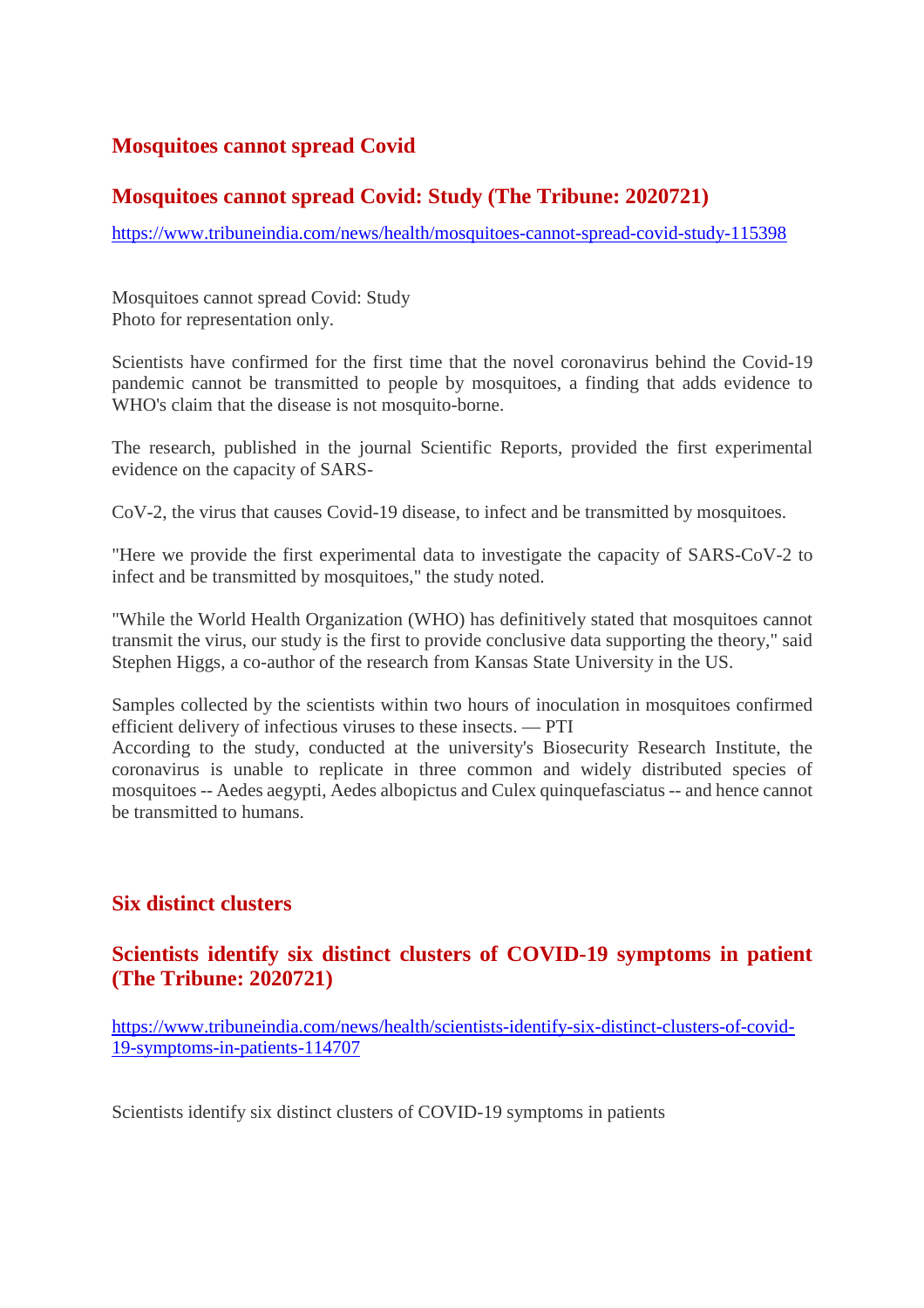Scientists have claimed that there are six distinct 'types' of COVID-19, each distinguished by a particular cluster of symptoms in patients, findings, if validated, can help physicians better diagnose and monitor those infected with the novel coronavirus.

The yet-to-be peer reviewed study, published in the medRxiv preprint platform, used a machine learning algorithm to analyse data from a subset of around 1,600 users in the UK and US with confirmed COVID-19, who had regularly logged their symptoms using the app in March and April.

It analysed if particular symptoms appeared together, and how this was related to the progression of the disease.

According to the scientists, led by those from King's College London in the UK, the findings have major implications for the clinical management of COVID-19 patients.

"These findings have important implications for care and monitoring of people who are most vulnerable to severe COVID-19," said Claire Steves, a co-author of the study from King's College London.

They said the research can also help doctors predict who is most at risk and likely to need hospital care in a second wave of coronavirus infections.

The study noted that patient symptoms can fall under one of the six following categories: 'flulike' with no fever, 'flu-like' with fever, gastrointestinal, severe level one with fatigue, severe level two with confusion, and severe level three accompanied by abdominal and respiratory pain.

In the first category of patients who reported 'flu-like symptoms with no fever, the scientists said the manifestations included loss of smell, muscle pains, cough, sore throat, chest pain, but no fever.

According to their analysis, those in the second category had headache, loss of smell, cough, sore throat, hoarseness, fever, and loss of appetite, and those in the gastrointestinal symptoms cluster had a combination of headache, loss of smell, loss of appetite, diarrhea, sore throat, chest pain, but no cough.

Under the 'severe level one with fatigue' category, the scientists said patients reported loss of smell, cough, headache, fever, hoarseness, chest pain, and fatigue, and those with the level two of severity expressed these same symptoms with the addition of loss of appetite, sore throat, confusion, and muscle pain.

In the most severe category, the study noted that patients experienced headache, loss of smell, loss of appetite, cough, fever, hoarseness, sore throat, chest pain, fatigue, confusion, muscle pain, shortness of breath, diarrhea, and abdominal pain.

According to the research, all people reporting symptoms experienced headache and loss of smell, with varying combinations of additional symptoms at various times.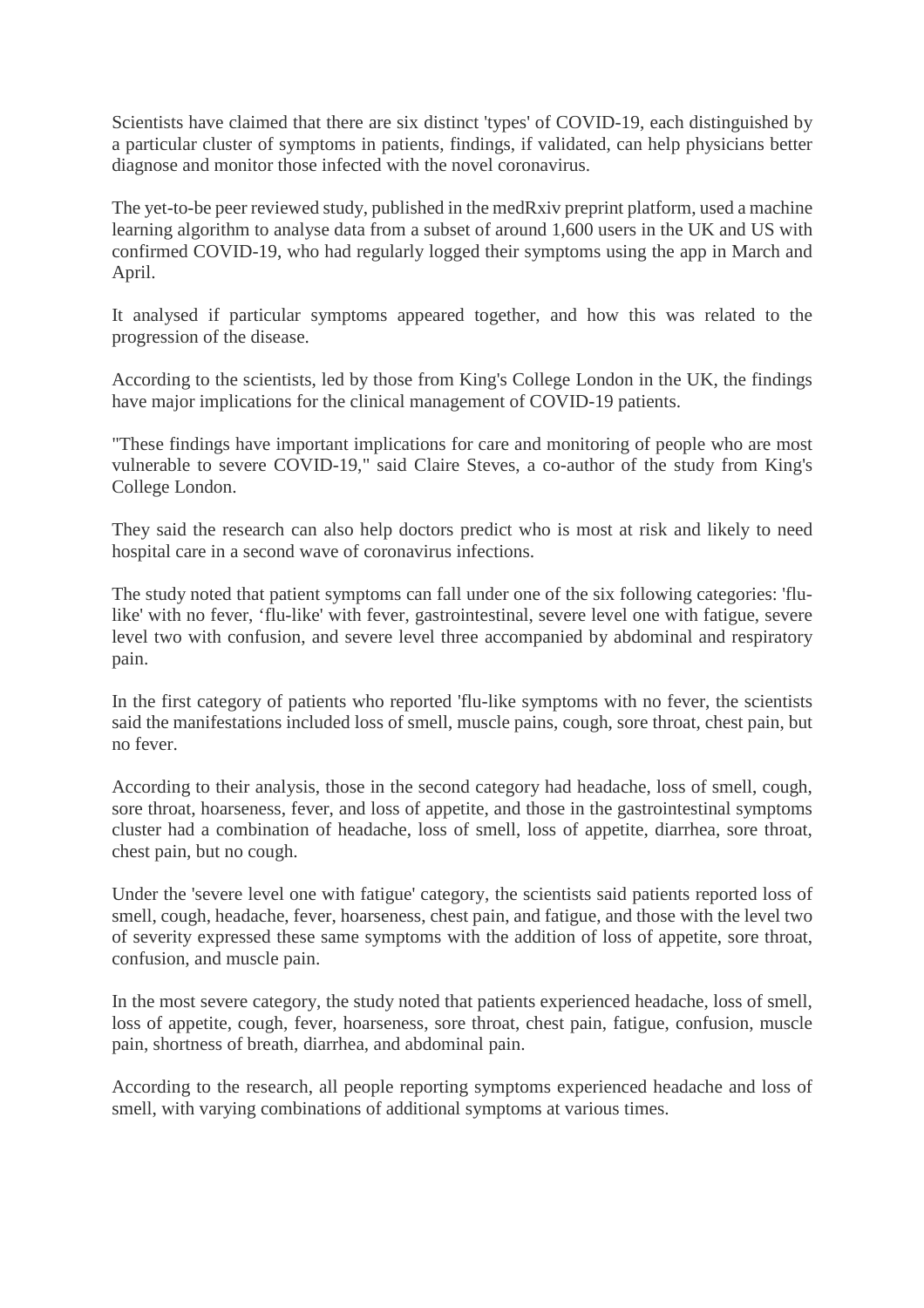It said some of the manifestations, such as confusion, abdominal pain and shortness of breath, are not widely known as COVID-19 symptoms, yet are hallmarks of the most severe forms of the disease.

The scientists also analysed if people experiencing particular symptom clusters were more likely to require breathing support in the form of ventilation or additional oxygen.

They discovered that only 1.5 per cent of people with cluster one, 4.4 per cent of those with cluster two and 3.3 per cent in cluster 3 required breathing support.

For clusters four, five, and six, the researchers said these figures were 8.6, 9.9, and 19.8 per cent respectively.

Nearly half of the patients in cluster six, according to the study, ended up in hospital, compared with just 16 per cent of those in cluster one.

People with cluster four, five or six symptoms tended to be older and frailer, and were more likely to be overweight, the scientists said, adding that these patients had pre-existing conditions such as diabetes or lung disease than those in the other types.

"If you can predict who these people are at day five, you have time to give them support and early interventions such as monitoring blood oxygen and sugar levels, and ensuring they are properly hydrated -- simple care that could be given at home, preventing hospitalisations and saving lives," Steves said.

Carole Sudre from King's College London, one of the lead scientists part of the study, said the research illustrates the importance of monitoring symptoms over time to make predictions about individual risk and outcomes more sophisticated and accurate.

"This approach is helping us to understand the unfolding story of this disease in each patient so they can get the best care," Sudre said.

"Being able to gather big datasets through the app and apply machine learning to them is having a profound impact on our understanding of the extent and impact of COVID-19, and human health more widely," added Sebastien Ourselin, a senior author of the study from King's College London. PTI

## **Covid-19: What you need to know today**

## **Covid-19: What you need to know today (Hindustan Times: 2020721)**

https://epaper.hindustantimes.com/Home/ArticleView

India crossed the 40,000 cases-in-a-day mark for the first time on Sunday. Should one be worried?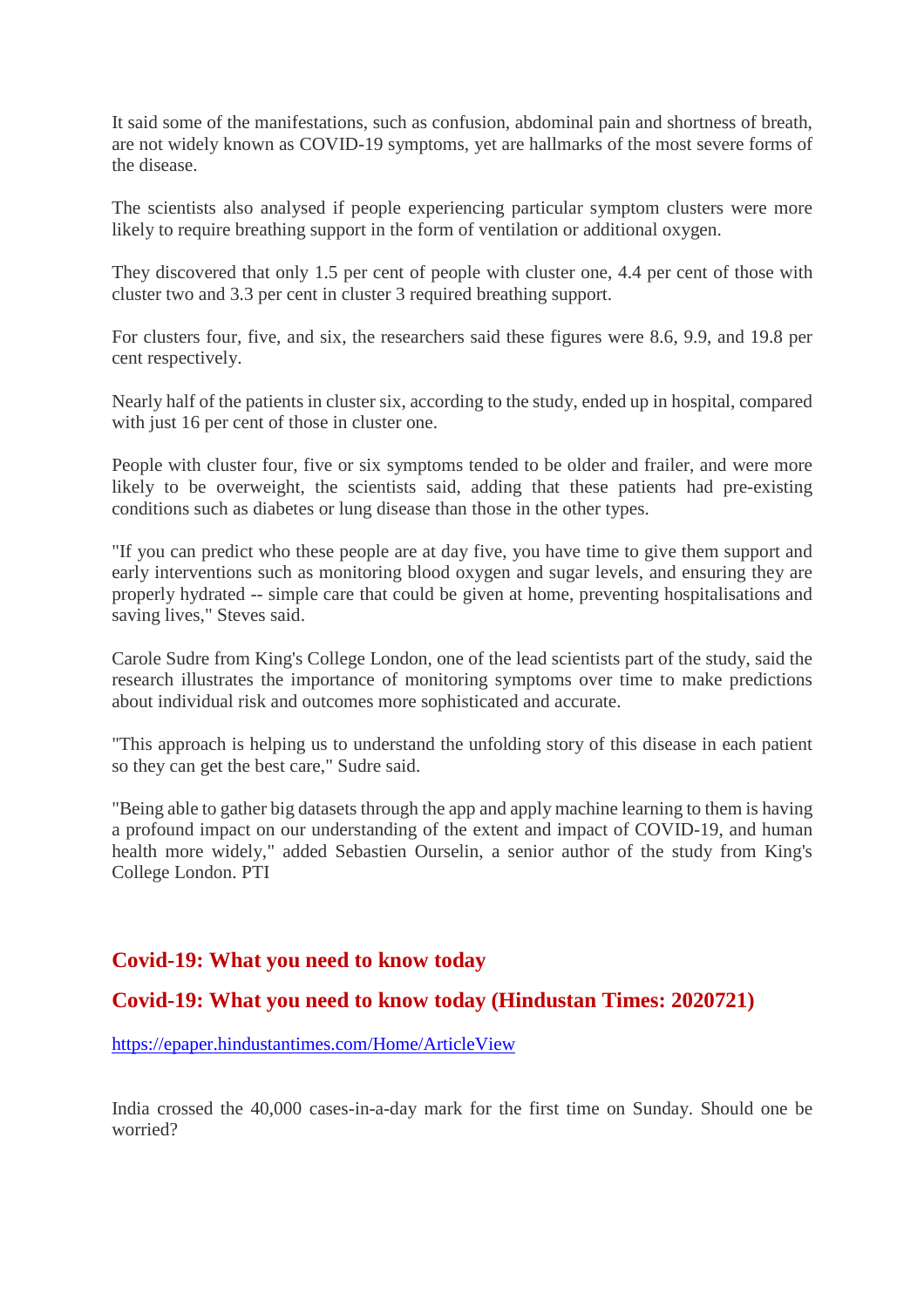In the month between June 20 and July 19, the country added 705,097 cases of the coronavirus disease (Covid-19), according to the HT dashboard. That translates to 63.14% of the 1,116,597 cases it saw (cumulatively) till July 19.

In the same period, it saw 14,209 deaths, 51.6% of the 27,487 cumulative deaths till July 19.

But there is good news as well. The period saw 472,179, or 67.42% of the 700,324 recoveries from Covid-19 till July 19. On June 20, India's recovery rate was 55.44%. On July 19, it was 62.71%. On June 20, India's death rate (measured by the case fatality rate) was 3.22%. On July 19, it was 2.46%.

Even when measured as a proportion of closed cases (deaths plus recoveries), the death rate has seen an improvement between June 20 and July 19 — from 5.5% to 3.77%.

India had 170,077 active cases on June 20; and 388,786 on July 19.

Irrespective of whatever else the numbers prove (or don't), they clearly establish that: one, we seem to be getting better at saving lives (which, a previous instalment of this column wrote, was in evidence even globally) and two, the number of daily cases has been increasing.

The first is important because it establishes that the increase in daily deaths (now consistently close to 700 as compared to consistently around 400 a month ago) ,while worrying, is offset by the fact that the proportion of those recovering is rising. The second is important because, when disaggregated across states, cities, and districts, it tells administrations where hospital beds and health care intervention are most needed.

The increase in the number of daily cases has also come against the backdrop of increased testing. India was conducting an average of 177,439 tests on June 20. That increased to an average of 327,048 tests a week on July 20 (all averages are five-day ones). I've previously written about the relationship between cases and tests: as testing increases, the number of cases as a proportion of the tests (a.k.a. the positivity rate) increases to a point, then plateaus, and finally starts declining. Delhi, for instance, is clearly seeing a decline — as is Mumbai (although the Maharashtra numbers are now being driven to new highs by cases from the larger Mumbai Metropolitan Region, Pune, and other parts of the state). Tamil Nadu is continuing to identify more new cases as it tests more (the state has carried out the most tests in India in absolute terms, around 2 million), but its positivity rate has come down from its peaks and continues to remain in the 10-12% range. On Sunday, for instance, the state saw 4,979 new cases, but carried out 52,993 tests, translating to a positivity rate of 9.39% (a number that is also within the range acknowledged by experts around the world that signifies adequate testing).

Other states, too, are seeing an increase in cases as they test more. Many of them — and this has been my refrain for weeks now — are still not testing enough, though, which is reflected in their positivity rates (either too low, without showing the waxing and the waning that comes with aggressive and adequate testing, as in Uttar Pradesh; or too high, as in West Bengal). Interestingly, in both states, the positivity rate has been increasing. The average daily positivity rate for the past week for Uttar Pradesh was 4.3%, and West Bengal, 14.4%, which is higher than the cumulative positivity rates in the two states — 3.3% for Uttar Pradesh, and 6% for West Bengal.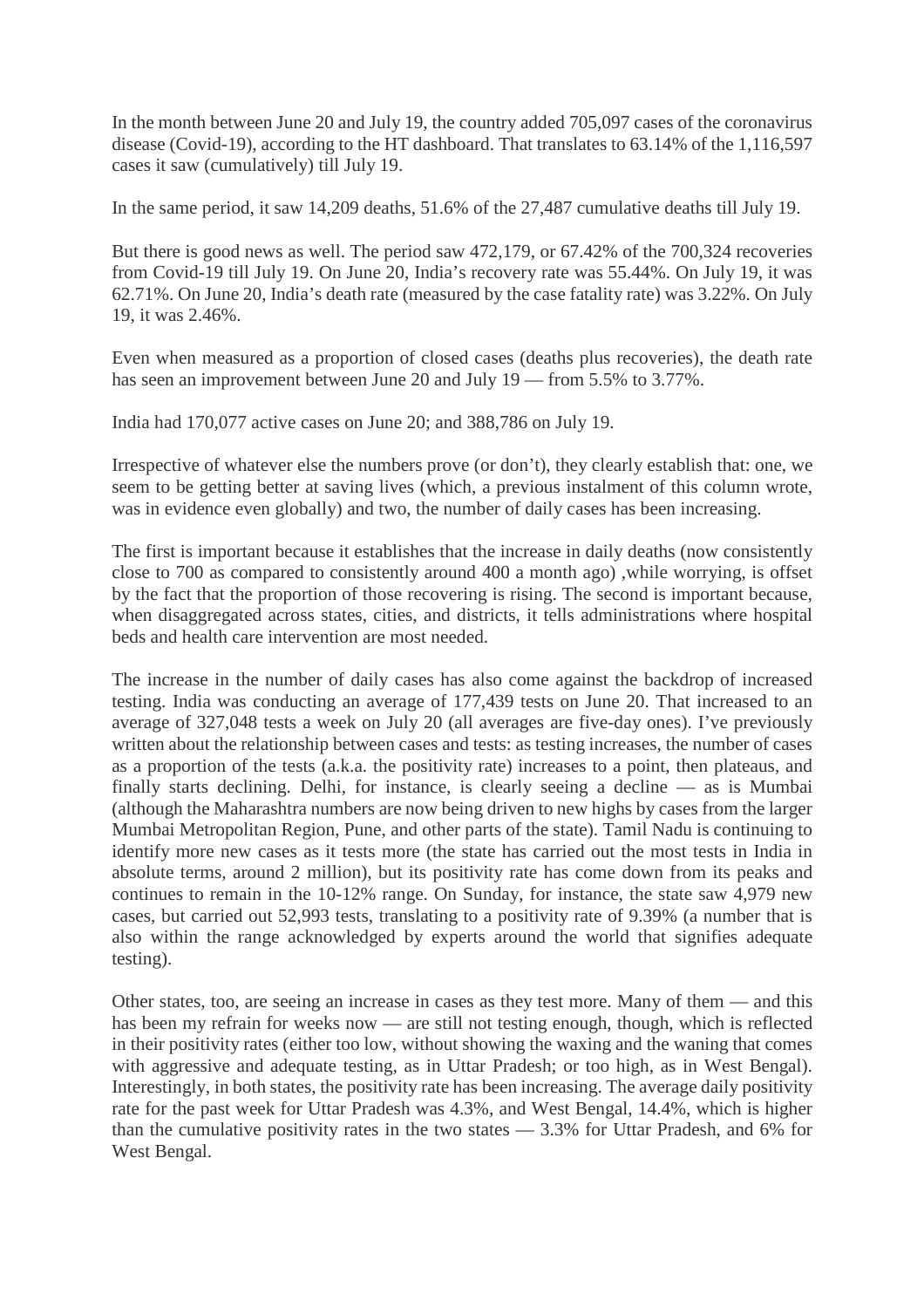Bihar is no different — its cumulative positivity rate is 6.96% and its average for the past week, 14.2%. Uttar Pradesh, Bihar, and West Bengal are three of India's four most populous states (at first, third and fourth positions respectively; Maharashtra is in second).

Which means the number of daily cases in India can be expected to increase even more over the next month, maybe even longer.

### **Vaccine results**

**Vaccine results shot in the arm for Covid fightSTUDY: Oxford-AstraZeneca's Covid vaccine safe, prompts immune response in early tests (Hindustan Times: 2020721)**

https://epaper.hindustantimes.com/Home/ArticleView

#### STRONGEST HOPE YET The report of the Phase 1 trial suggests the vaccine developed by researchers at Oxford University may be the biggest boost yet in the fight against the Covid-19 pandemic **WHAT THIS MEANS HOW WAS IT TRIALLED?** The fact the vaccine also triggered a T cell response is an The Phase 1 trial involved 1,077 healthy encouraging sign. A T cell response means the vaccine was adults aged 18-55 with no history of able to stimulate the part of the immunity that 'learns'. Covid-19 **STILL UNKNOWN** Among these, 543 received the vaccine The researchers said more study is needed to check if this while 534 people were given a vaccine is enough to prevent an infection (it has been shown non-Covid vaccine to serve as a control to lead to a response that can fight the infection) group **WHAT NEXT THE OUTCOME** Phase 2 and 3 trials are now underway to test how the A single dose led to antibodies by day vaccine behaves among people of different age groups and 28 and there was a marked increase in ethnicities as well those who might have some underlying Sars-Cov-2 spike-specific T cell response health conditions. as early as day 7, peaking at day 14 and We hope this means the immune system will remember the<br>virus, so that our vaccine will protect people for an extended<br>period. However, we need more research before we can confirm<br>the vaccine effectively protects against Sa maintained up to day 56. The vaccine caused minor side effects. which could be reduced by taking paracetamol. There were no serious adverse events from the jab.

: A vaccine for Covid-19 developed by Oxford University and AstraZeneca was safe and produced an immune response in early-stage clinical trials, data showed on Monday, raising hopes that the world could soon find a way to stop the virus that has taken an unprecedented human and economic toll across the planet.

Published in The Lancet, the peer-reviewed report showed that the 1,077 healthy adults who were given the AZD1222 vaccine did not develop any serious side effects, and their bodies developed an immune response that could protect people for a significant amount of time.

The results came separately as two other vaccine candidates – one being developed in China and the other in Germany – reported positive results from their studies. The Oxford vaccine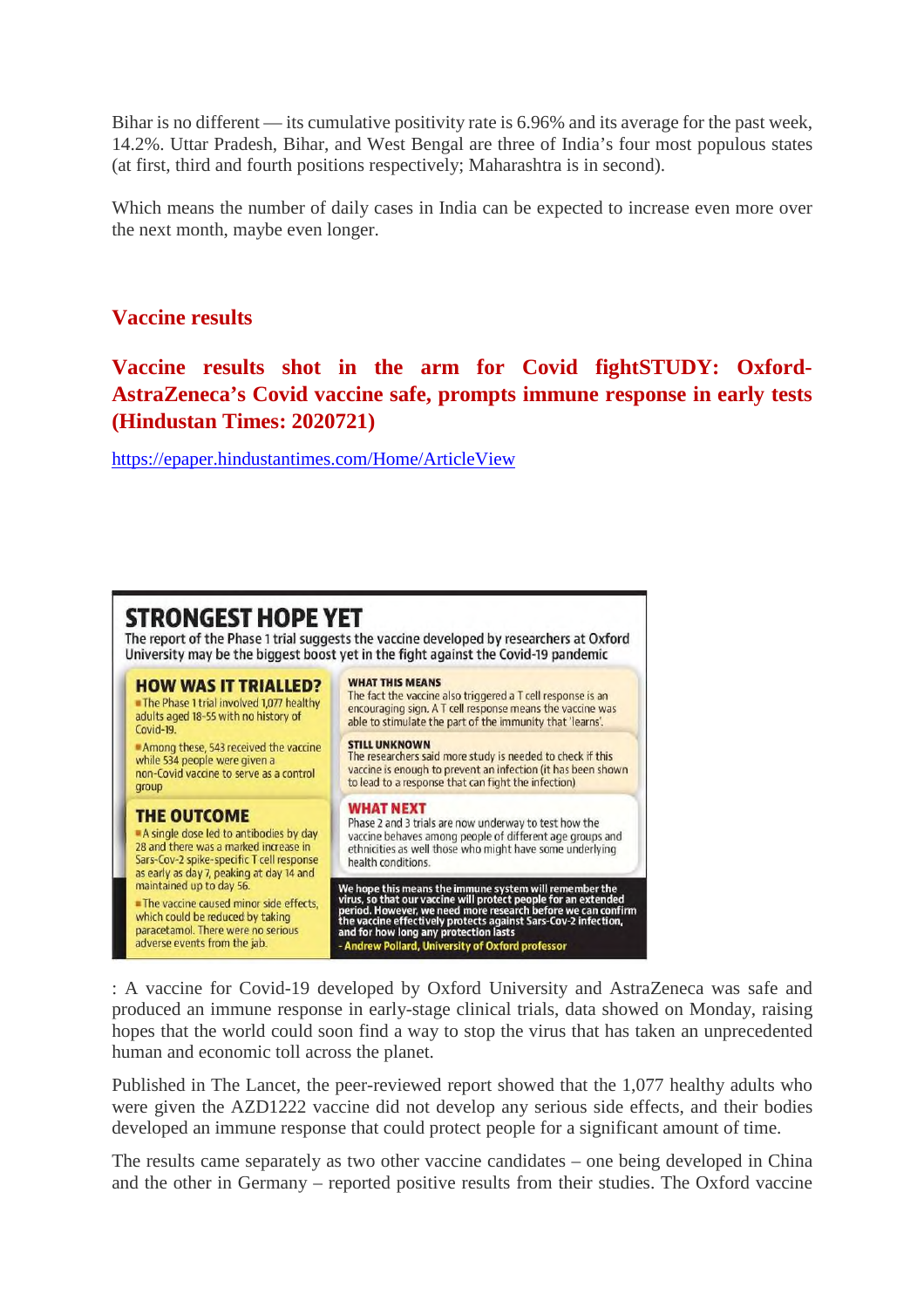candidate is largely considered the front-runner since it has carried out trials on the widest set of people among all.

Adrian Hill, the head of the Oxford University's Jenner Institute that invented the vaccine candidate, said that it was possible that the vaccine would become available by the end of the year, news agency Reuters reported. "There might be a million doses manufactured by September: that now seems like a remarkable underestimate, given the scale of what's going on," said Hill, referring to the manufacturing capability of partner AstraZeneca.

"Certainly there'll be a million doses around in September. What's less predictable than the manufacturing scale-up is the incidence of disease, so when there'll be an endpoint," he added.

The widely followed Oxford vaccine trial is currently at an advanced stage, with studies being carried out in the UK, Brazil and South Africa. A collaboration has already been reached between Oxford, UK government and biopharma major AstraZeneca to produce the vaccine on a mass scale if the final results are also positive.

The Serum Institute of India is one of the global partners for its production, a deal that would involve the Pune-based facility producing 400 million doses that will be distributed across dozens of lower and middle-income countries such as India.

The head of emergencies at the World Health Organization (WHO) hailed the findings about the vaccine as "good news". "We now need to move into larger-scale real-world trials," Dr Michael Ryan told reporters at a news conference in Geneva, while warning: "there's a long way to go". "But it is good to see more data and more products moving into this very important phase of vaccine discovery."

"There is still much work to be done before we can confirm if our vaccine will help manage the Covid-19 pandemic," vaccine developer Sarah Gilbert said, according to Reuters. "We still do not know how strong an immune response we need to provoke to effectively protect against Sars-CoV-2 infection," she said, adding researchers needed to learn more about Covid-19 and continue late stage trials which have already commenced.

More than 165 possible vaccines are in various stages of development with US drugmaker Pfizer and China's CanSino Biologics also reporting positive responses for their candidates on Monday. Last week, another US company – Moderna – had its successful first phase trials reported in the journal NEJM.

To date, Covid-19 has killed about 610,000 people worldwide and infected over 14 million in 196 countries since the outbreak first emerged in China late last year.

Explaining how the Oxford vaccine works, study lead author Andrew Pollard said: "It uses a common cold virus (adenovirus) that infects chimpanzees, which has been weakened so that it can't cause any disease in humans, and is genetically modified to code for the spike protein of the human Sars-CoV-2 virus."

"This means that when the adenovirus enters vaccinated people's cells it also delivers the spike protein genetic code. This causes these people's cells to produce the spike protein, and helps teach the immune system to recognise the Sars-CoV-2 virus," he added. The immune system, Pollard explained, has two ways of finding and attacking pathogens: antibody and T cell responses. "This vaccine is intended to induce both, so it can attack the virus when it's circulating in the body, as well as attacking infected cells. We hope this means the immune system will remember the virus, so that our vaccine will protect people for an extended period," he said.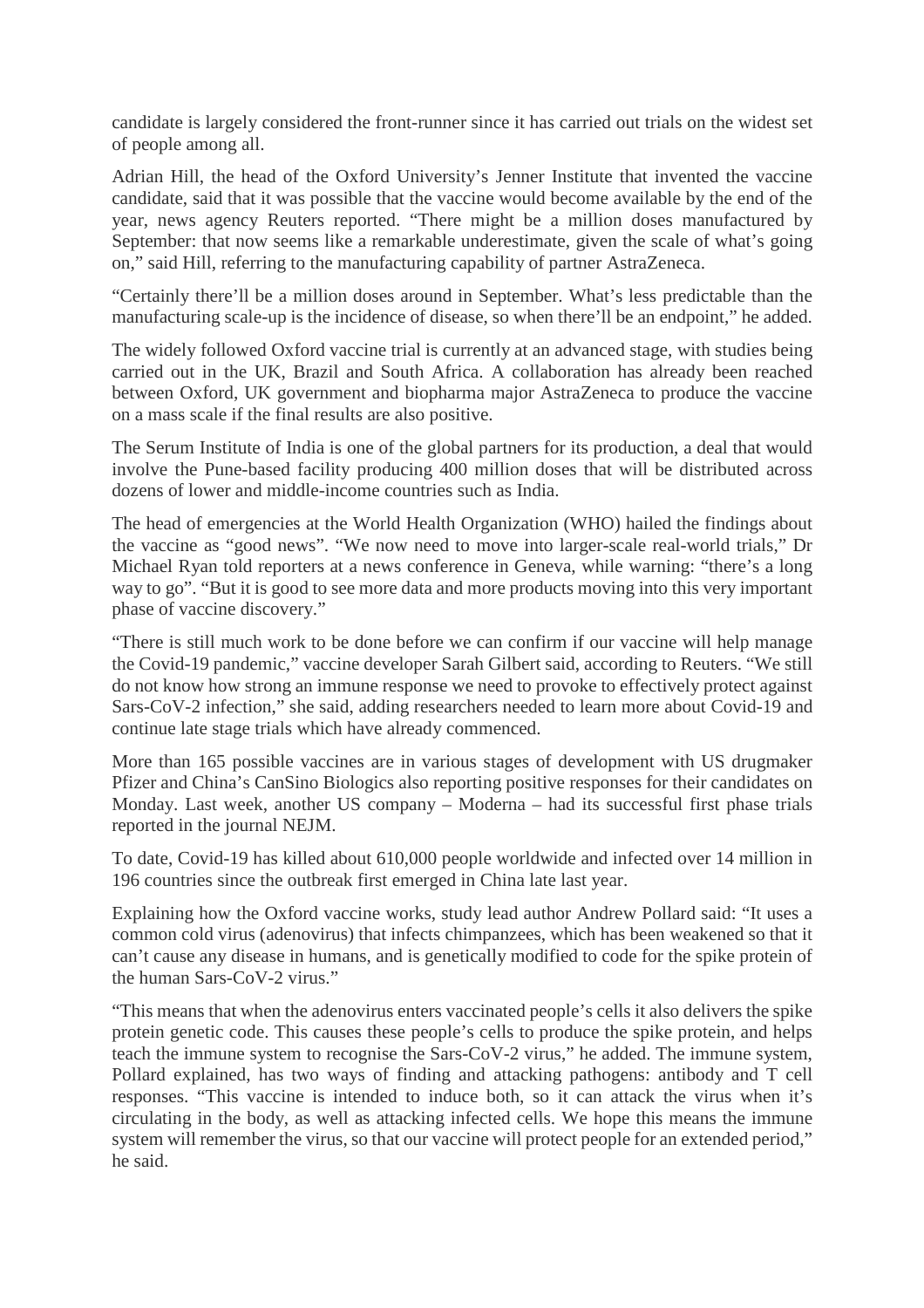According to The Lancet, an ideal vaccine should be effective after one or two shots, work in target populations including older adults and those with other health conditions, confer protection for a minimum of six months, and reduce onward transmission of the virus to contacts.

The Lancet said the current trial is too preliminary to confirm whether the new vaccine meets these requirements, but Phase 2 (underway in the UK only) and phase 3 trials to confirm whether it effectively protects against Sars-CoV-2 infection are happening in the UK, Brazil and South Africa.

"This is very positive news. A huge well done to our brilliant, world-leading scientists & researchers at the University of Oxford. There are no guarantees, we're not there yet & further trials will be necessary – but this is an important step in the right direction," said UK Prime Minister Boris Johnson.

"We are encouraged by the Phase I/II interim data showing AZD1222 was capable of generating a rapid antibody and T-cell response against Sars-CoV-2. While there is more work to be done, today's data increases our confidence that the vaccine will work and allows us to continue our plans to manufacture the vaccine at scale for broad and equitable access around the world," said AstraZeneca's Mene Pangalos.

# **Oxford Vaccine (The Asian Age: 2020721)**

http://onlineepaper.asianage.com/articledetailpage.aspx?id=14079756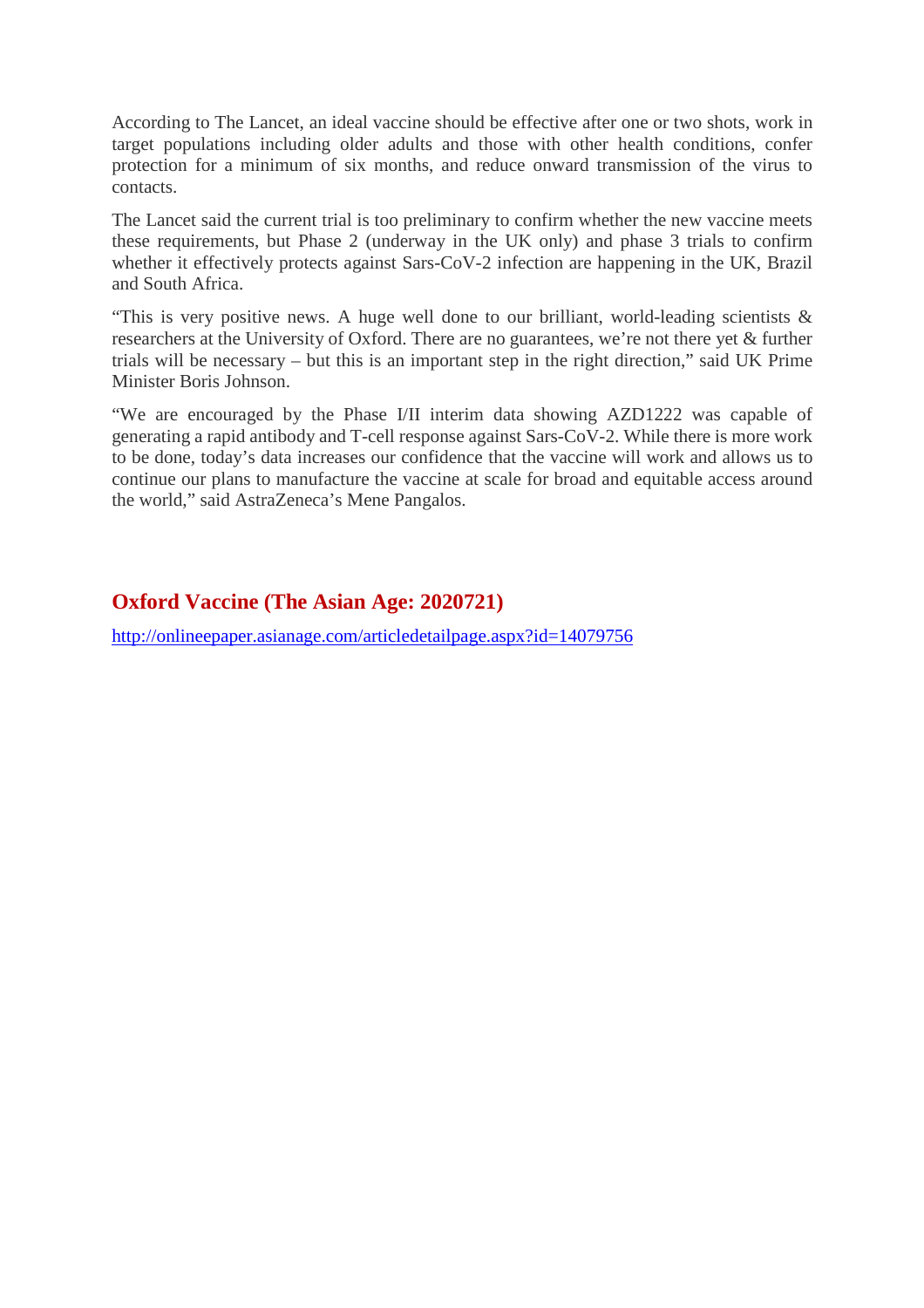#### ■ Covid: Bengal to shut down completely for 2 days every week Oxford vaccine trial raises hope 24 hours. In view of rising<br>cases, West Bengal has<br>decided to follow Uttar **VINEETA PANDEY AllMS recruiting volunteers** with agency inputs NEW DELHI, JULY 20 for human trials in Delhi

For the world that is eagerly awaiting a Novel Coronavirus vaccine. some positive news came from the University of Oxford where the stage one of human trials have shown promising results. Preliminary results of<br>1,077 people showed the vaccine induced strong antibody and white blood cells that can fight Covid-19. Scientists said these responses may be even greater after a second dose of injection. If other stages also find success. the vaccine may be available by October.

In India, where rising Coronavirus numbers are a major cause of concern. AIIMS began Phase 1 of human trials of Covid-19 vaccines on Monday, results of which are

#### New Delhi, July 20:<br>AIIMS-Delhi on Monday began the process of recruiting volunteers for conducting human clinical trials of the indigenously developed Covid-19 vaccine candidate<br>Covaxin, the premier medical institute's director Dr Randeep Guleria said. He also said that there is not much evidence of community transmission of Covid-19

among the 12 sites selected by the Indian Council  $forr$ Medical Research (ICMR) for conducting<br>Phase I and II randouble-blind domised. and placebo-controlled<br>clinical trials of Covaxin.

Meanwhile, the phase-1 human clinical trials for Covaxin also began at the state-run **Nizams**  $of$ Institute Medical Sciences (NIMS) in<br>Hyderabad on Monday. (NIMS)  $PTI$ 

More on Page 2

expected in three months. All records were broken on Monday morning<br>when India's Covid-19 tally zoomed past 11 lakh cases with a whopping

happening at the national

level. AIIMS-Delhi is

40,425 new detections in one day. The total cases in India so far is 11,18,043 while overall deaths are 27,497 out of which 681 were recorded in the last

Pradesh's strategy and<br>announced complete lockdown for two days every week. Of the total new cases Maharashtra. Tamil Nadu, Karnataka, West Bengal, Assam,<br>Bihar, UP and Andhra Pradesh accounted for 80 per cent. Health economist Riju M. John said such single day spikes are a "worrying trend" and if this trend continues it can put severe pressure on hospital infrastructure and potentially increase the mortality rates.

According to his calculations, daily cases are<br>expected to hit 60,000 to 65,000 by the second half of August. Delhi, which has shown an impressive recovery, now has a recovery rate close to 85 per cent.

More on Page 6

### **Covaxin Human Trials (The Asian Age: 2020721)**

http://onlineepaper.asianage.com/articledetailpage.aspx?id=14079785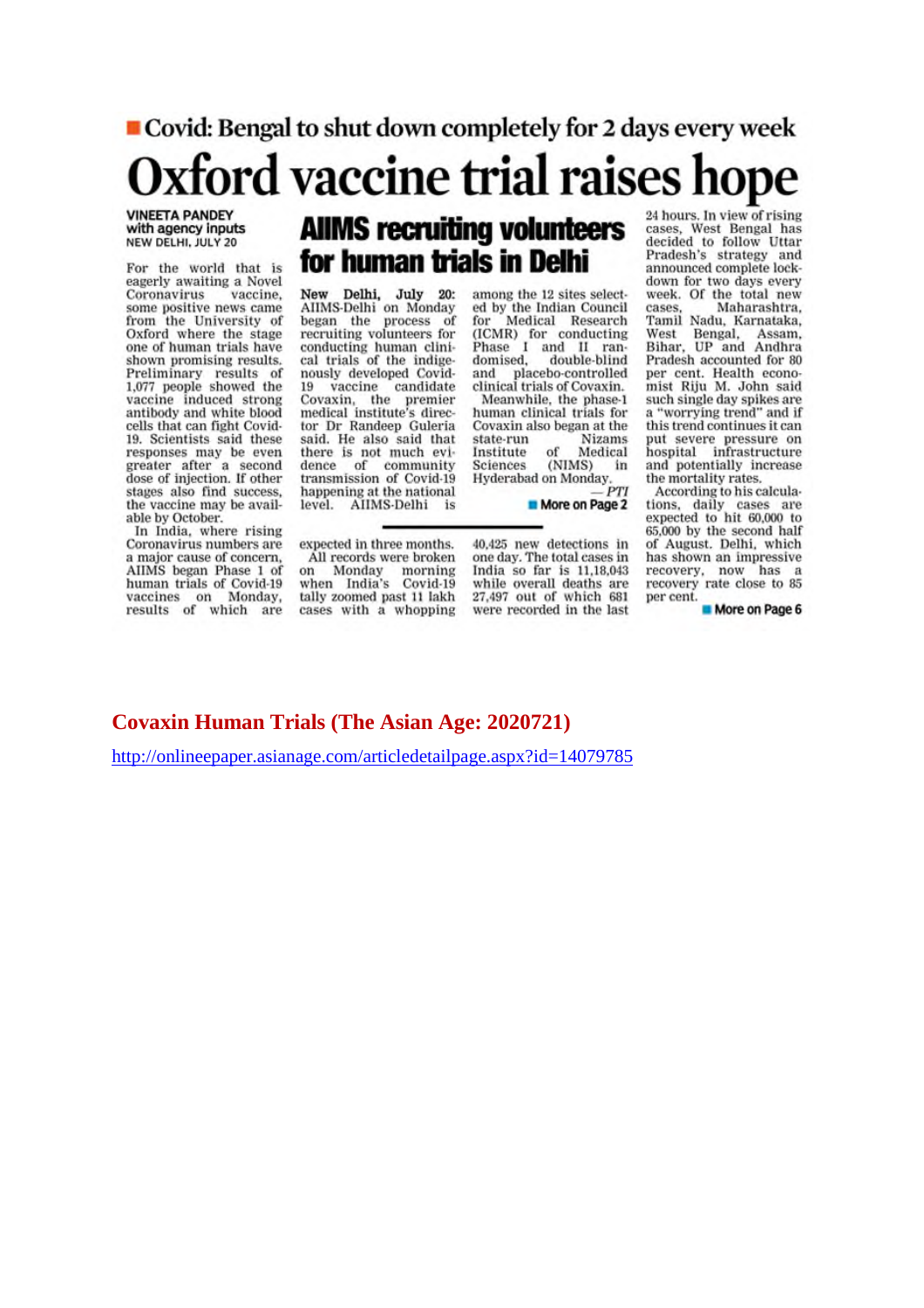# AIIMS-Delhi begins recruitment of volunteers for Covaxin human trials

New Delhi, July 20: AIIMS-Delhi on Monday began recruiting volunteers for conducting human clinical trials of the indigenously developed Covid vaccine candidate Covaxin, the<br>premier medical institute"s Director Dr Randeep Guleria said.

He also said there is not much evidence of community transmission of Covid happening at the national level.

AIIMS-Delhi is among the 12 sites selected by the **Indian Council for Medical** Research for Phase I and II randomised, double-blind placebo-controlled and clinical trials of Covaxin.

In phase I, the vaccine would be tested on 375 volunteers and 100 of them. the highest, would be from AIIMS. The second phase, would include around 750 volunteers from all 12 Guleria sites. told reporters.

Phase I of the trial will be done on healthy people, aged between 18 and 55 years, having no co-morbid conditions. Women



# Human trials begin at SRM Hospital in TN

Chennai, July 20: The human trials of Covaxin has begun at SRM Medical College Hospital and Research Centre. Volunteers have been screened for this trial. SRM Hospital is the only medical college in Tamil Nadu to be selected for this trial.

Covaxin is developed by Bharat Biotech the International limited in Collaboration with ICMR and NIV (Pune). It has got the nod for human trials from drugs controller of general of India.

with no pregnancy will also be selected for the trial in the first phase, he said.

In the second phase, 750 people will be recruited and they will be between 12 and 65 years of age, he said. Already, around 1,800 people have registered for the trial at AIIMS, he said.

"In the first phase, we see the safety of the vaccine, which is of primary<br>importance, and the dose is calculated." range Guleria said.

In the second phase, "we see how immunogenic it is and that is subsequently followed by phase III, which involves a larger population to assess its efficacy and therapeutic<br>benefit", he said.

Covaxin, being developed by the Hyderabad-based Bharat Biotech in collaboration with ICMR and the National Institute of Virology, recently got the nod for human clinical trials from the **Drugs** Controller General of India.

Asked when a vaccine would be available, he said it will all depend on whether everything works out in a good manner.

It is possible "we may say the vaccine is safe and then we find it is not giving much efficacy. (Then) we do something more that may take a few more months," he said.  $-PT$ 



## Vaccine (The Asian Age: 2020721)

http://onlineepaper.asianage.com/articledetailpage.aspx?id=14078780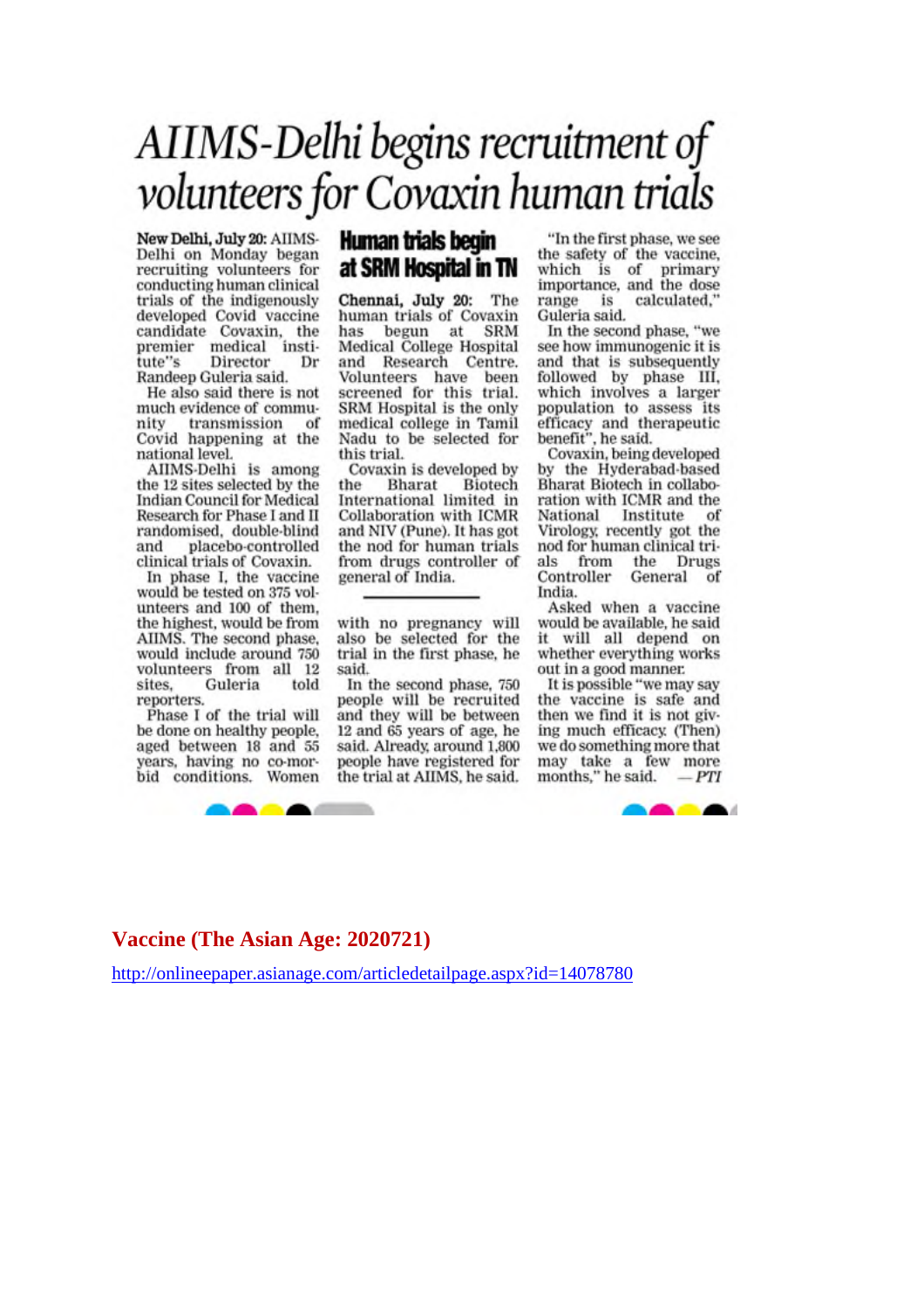# **THE ASIAN AGE**

# **21 JULY 2020**

# A vaccine for Covid-19 is the only silver lining

'ow long will we be living like this in morbid fear of the Coronavirus Sars-Cov-2 even as the pandemic seems to have<br>attained a relentless momentum of its own? The answer, of course, is until an effective vaccine is found. Only a vaccine can restore confidence in a world stricken by a galloping virus that has infected 14.5 million people in a bit over six months and killed 6 lakh of them and is spreading at around a quarter of a million cases a day insidiously into all areas - urban and rural - that health care systems have been overwhelmed. Hospital beds are getting scarce from the San Francisco Bay to Bangalore and way beyond.

A silver lining is to be seen in the progress of expedited vaccine trials. There may be none in 224 vaccine trials that are on to promise a golden one-shot immunity. Trials by Oxford University (in association with Jenner Institute and pharma giant Astra Zeneca) with their high-tech RNA and adenovirus vaccine may be the frontrunner at the moment as it promises the generation of not only antibodies but also virus killing Tcells in the body. A highly anticipated Lancet study on the trial corroborated the vaccine's efficacy saying there were no adverse side-effects

about the efficacy

either. T-cells are white blood cells that may A word of caution ensure Covid-19 infected cells are not only detect-<br>the officers ed but also killed off, actively or passively.

A word of caution about the efficacy of vaccines of vaccines is that is that they have not eliminated any disease in 100 they have not years except smallpox and, to an extent, polio. eliminated any Booster shots may be required to fight this virus.<br> **disease in 100** passnort to a senar world to fight 19 is the sole **isease in 100** passport to a saner world in which not only can<br>**years except** people hope to resume a life without a fear psysmallpox and, to chosis but also for society to revive livelihoods so an extent, polio. that a lack of them will not cause collateral damage by way of job losses and outright hunger and starvation that may get even bigger than virus-induced mortality.

The stress on the success of vaccines and faith in them regardless of what the anti-vaxxers may believe is a clear give away that most nations have failed their citizens in the battle against Covid-19. A litany of reasons - from initial scepticism that delayed lockdowns to bureaucratic muddles. faulty models projecting misplaced confidence and hubris or Cassandralike overstatement, outright sloth or corruption in medical materials procurement and politicians passing the buck and the blame after promising to follow the science – can be listed to prove how the world fell, from the best-equipped and wealthy USA and Europe to many clueless States in India down to poorer Africa and South America.

Given the experience of this universal pandemic, a vaccine may only be the start of a new journey. Getting billions of doses, first to the most vulnerable and the workforce, in orderly fashion may be an even bigger challenge to a leadership that has now veered to the view that God alone can help now. T-cells on their own generate immunity too and prayers may have to be aimed at a new decade, new millennium God who has been residing all along within our own body.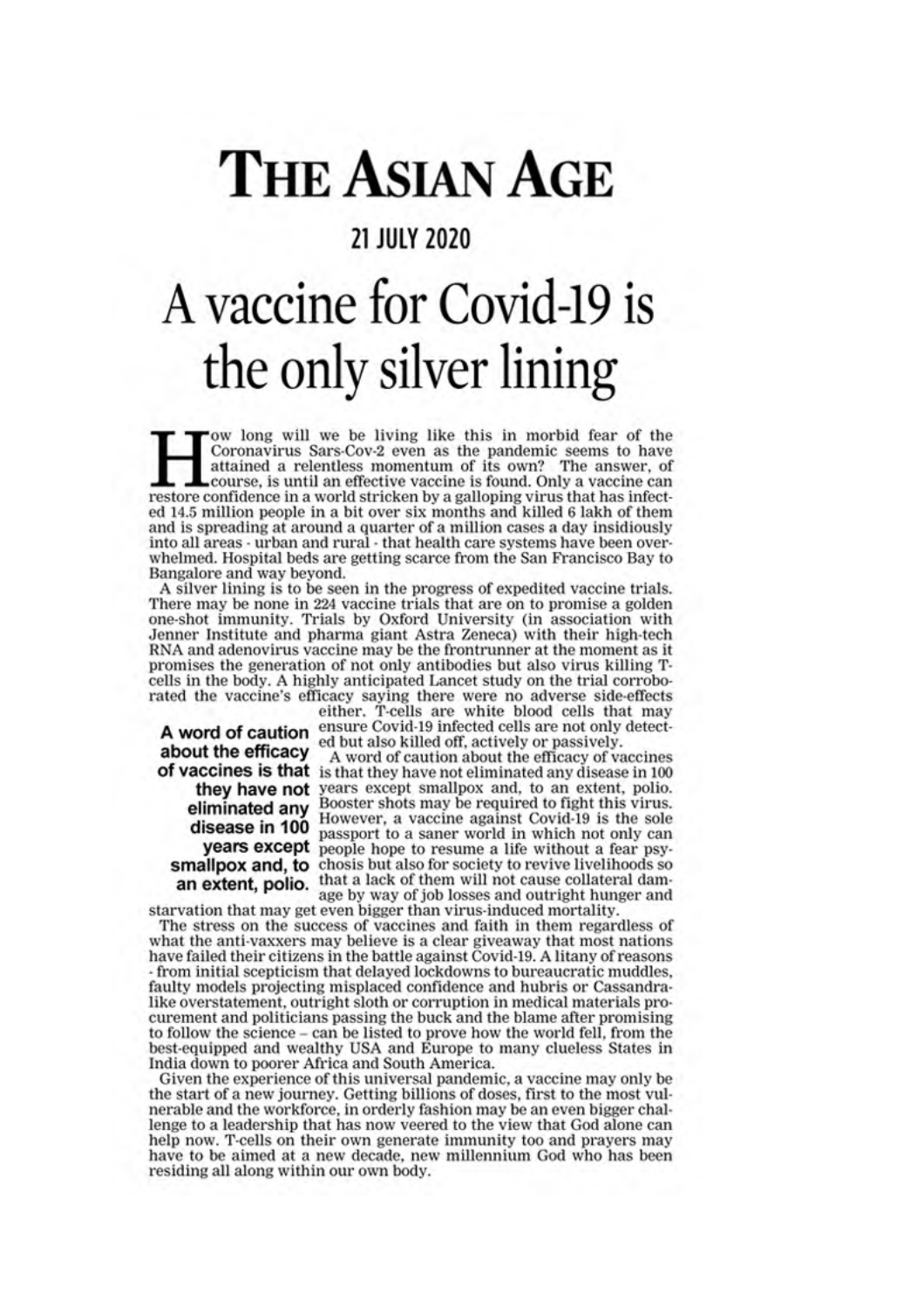#### **Pandemic (The Asian Age: 2020721)**

http://onlineepaper.asianage.com/articledetailpage.aspx?id=14078781

# A temple amid pandemic

ationalist Congress Party chief Sharad Pawar hit the nail on the head when he said some people think coronavirus will go away after the temple is constructed, referring to the reports that the Ram Janmabhubhi Mandir Trust is planning to launch the construction of the Ram temple at Ayodhya from August 3 to 5 and that it was planning to invite Prime Minister Narendra Modi to the event. According to Mr Pawar, eradication of the coronavirus must be the priority of the government.

A seasoned politician, Mr Pawar knows how parties set their agenda. He has also seen how pandemic Covid-19 has left Indians in misery. The nation is facing some of the most serious challenges it has encountered since independence - the coronavirus, the economic disruption it has caused and the Chinese aggression on the border, and all of them are visiting the nation simultaneously. These are no simple threats; each one is so lethal it can derail the nation's progress. Together, their firepower multiplies manifold. It calls for building a national consensus if India were to survive the triple assault and come out victorious. A government worth the name would be concentrating on building it: for the lack of it could see us a fragmented, defeated people. It is not a surprise that a seasoned politician like Mr Pawar can see through the design of the ruling dispensation foisting the temple project as a facade to save its ineptness in rising up to the challenge.

Several crucial assembly elections are scheduled in the coming months, to start with the one in Bihar in November, and followed by those in West Bengal, Tamil Nadu and Kerala. A government that has not yet shown the grit to address serious national issues would find a comfortable cover in the temple project. All that Mr Pawar has done is to call it out.

#### **Oxford Covid-19 vaccine**

### **Oxford Covid-19 vaccine produces immune response in early trial (New Kerala: 2020721)**

#### https://www.newkerala.com/news/2020/128852.htm

Oxford Covid-19 vaccine produces immune response in early trial

The Covid-19 vaccine developed by scientists at the Oxford University produces strong immune responses in both parts of the immune system, showed results of the Phase I/II trial published in The Lancet medical journal on Monday.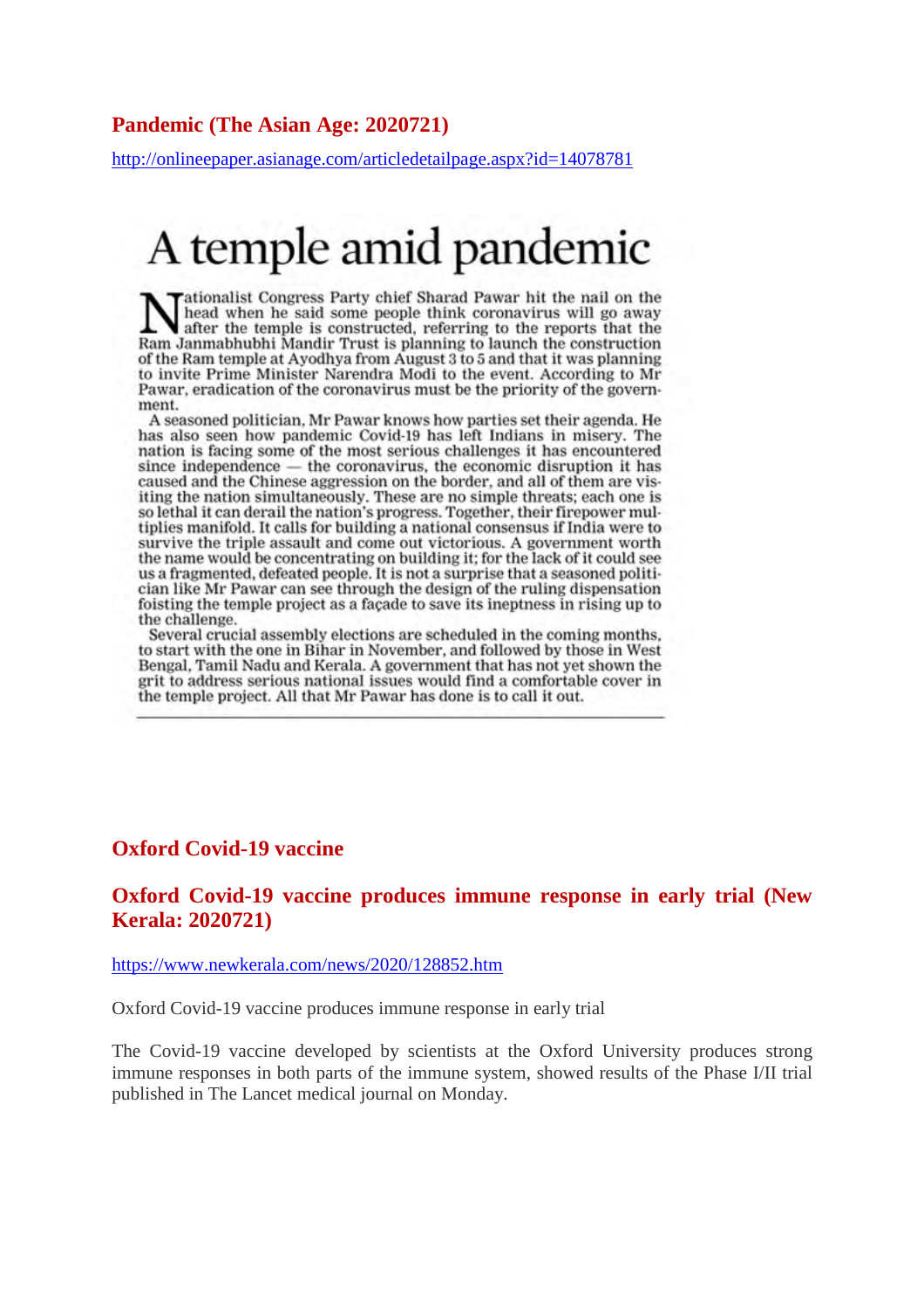The vaccine provoked a T cell response within 14 days of vaccination -- white blood cells that can attack cells infected with the SARS-CoV-2 virus -- and an antibody response within 28 days -- antibodies are able to neutralise the virus so that it cannot infect cells when initially contracted.

The strongest immune response was observed in participants who received two doses of the vaccine. The results showed no early safety concerns.

During the study, participants who received the vaccine had detectable neutralising antibodies, which have been suggested by researchers as important for protection.

These responses were strongest after a booster dose, with 100 per cent of the participants' blood having neutralising activity against the coronavirus, showed the results.

The next step in studying the vaccine is to confirm that it can effectively protect against the SARS-CoV-2 infection.

"The Phase I/II data for our coronavirus vaccine shows that the vaccine did not lead to any unexpected reactions and had a similar safety profile to previous vaccines of this type," said Andrew Pollard, Chief Investigator of the Oxford Vaccine Trial at the Oxford University and co-author of the study..

"The immune responses observed following the vaccination are in line with what previous animal studies have shown are associated with protection against the SARS-CoV-2 virus, although we must continue with our rigorous clinical trial programme to confirm this in humans," Pollard said.

"We saw the strongest immune response in the 10 participants who received two doses of the vaccine, indicating that this might be a good strategy for vaccination," Pollard added.

A UK Phase I/II trial began in April for testing the Oxford coronavirus vaccine ChAdOx1 nCoV-19.

The team started working to develop a vaccine against the global threat that is coronavirus in January 2020.

During the Phase I/II trial, the vaccine was evaluated in more than 1,000 healthy adult volunteers aged between 18 and 55 years in a randomised controlled trial.

A subset of these volunteers --10 people -- received two doses of the vaccine.

Between April 23 and May 21, a total of 1,077 volunteers, received the vaccine ChAdOx1 nCoV-19 or a placebo MenACWY vaccine.

There were no serious adverse health events related to ChAdOx1 nCoV-19.

"These encouraging results support further evaluation of this candidate vaccine in our ongoing large scale Phase III programme, that is still needed to assess the ability of the vaccine to protect people from COVID-19," said Sarah Gilbert, Professor of Vaccinology at the University of Oxford's Jenner Institute and co-author of the study.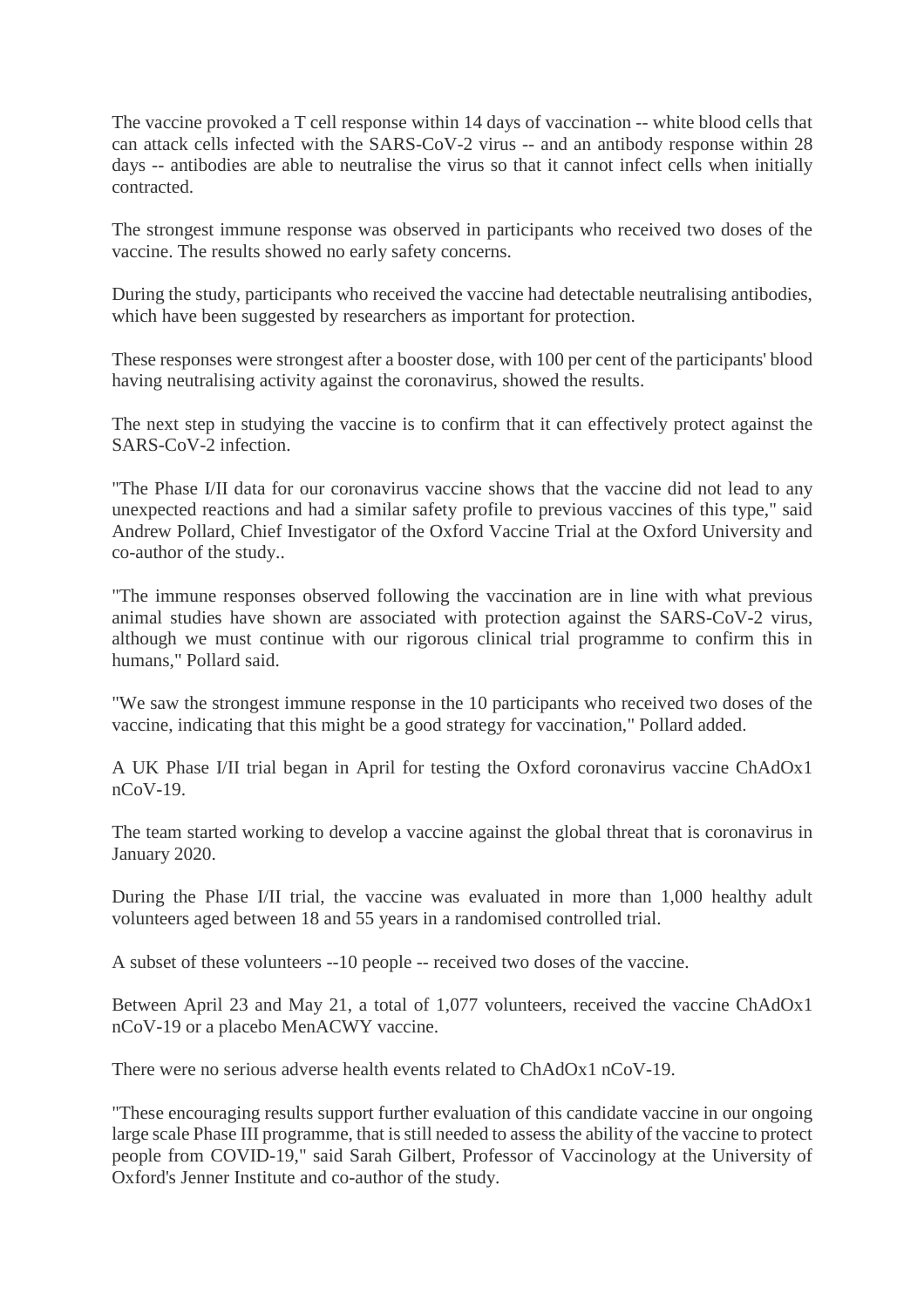The University of Oxford is working with the UK-based global biopharmaceutical company AstraZeneca for further development, large-scale manufacture and potential distribution of the Covid-19 vaccine, with plans for clinical development and production of the Oxford vaccine progressing globally.

"While there is more work to be done, today's data increases our confidence that the vaccine will work and allows us to continue our plans to manufacture the vaccine at scale for broad and equitable access around the world," said Mene Pangalos, Executive Vice President of BioPharmaceuticals Research and Development at AstraZeneca.

Oxford and AstraZeneca are collaborating with clinical partners around the world as part of a global clinical programme to trial the Oxford vaccine.

The global programme is made up of a Phase III trial in the US enrolling 30,000 patients, a paediatric study, as well as Phase III trials in low-to-middle income countries including Brazil and South Africa which are already underway.

# **Air pollution**

# **Regular exercise helps prevent high BP, even in areas with high air pollution (New Kerala: 2020721)**

#### https://www.newkerala.com/news/2020/128786.htm

Regular exercise helps prevent high BP, even in areas with high air pollution

: People who regularly exercise tend to have a lower risk of high blood pressure (BP), even if they live in areas where air pollution is relatively high, say researchers.

The risk-benefit relationship between air pollution and physical activity is an important public concern because more than 91 per cent of people worldwide live in areas where air quality does not meet the World Health Organization (WHO) guidelines.

"Extended outdoor activity in urban areas increases the intake of air pollutants, which can worsen the harmful health effects of air pollution," said study author Xiang Qian Lao from the Chinese University of Hong Kong.

"While we found that high physical activity combined with lower air pollution exposure was linked to lower risk of high blood pressure, physical activity continued to have a protective effect even when people were exposed to high pollution levels," Lao added.

According to the study, published in the journal Circulation Journal of the American Heart Association, the message is that physical activity, even in polluted air, is an important high blood pressure prevention strategy.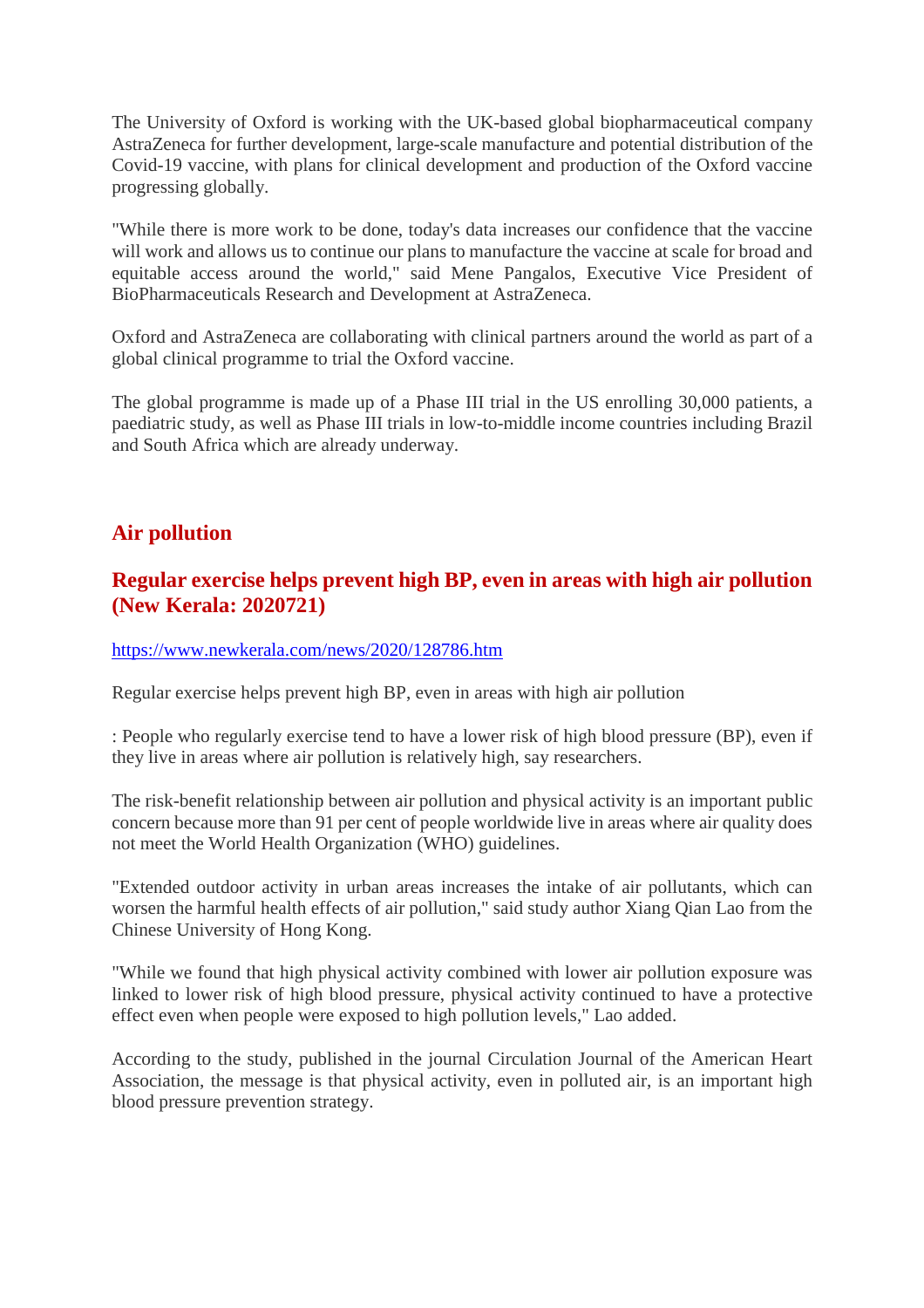For the findings, the research team studied more than 140,000 non-hypertensive adults in Taiwan and followed them for an average of 5 years. The researchers classified the weekly physical activity levels of each adult as inactive, moderately active or highly active.

They also classified the level of exposure to fine particulate matter (PM2.5) as low, moderate and high. PM2.5 is the most commonly used indicator of air pollution. The study found that overall, people who are highly active and exposed to low levels of pollution had a lower risk of developing high blood pressure.

People who were inactive and exposed to highly polluted air had a higher high blood pressure risk. Each increase in PM2.5 level was associated with a 38 per cent increase in risk of incident hypertension, whereas each increase in physical activity level lead to a 6 per cent lower risk of hypertension. This suggests that reducing air pollution is more effective in preventing high blood pressure.

According to the researchers, the benefits of regular physical activity held up regardless of the pollution level. People who exercised moderately had a four per cent lower risk of high blood pressure than those who didn't exercise. "People who exercised at a high level had a 13 per cent lower risk of high blood pressure than the non-exercisers," the study authors wrote.

# **Covid-19: Synairgen**

# **Covid-19: Synairgen announces positive results from clinical trial (New Kerala: 2020721)**

#### https://www.newkerala.com/news/2020/128778.htm

UK-based Synairgen on Monday announced positive results from a clinical trial of SNG001, which helped reduce the risk of developing severe diseases in hospitalised Covid-19 patients.

The treatment from Southampton-based Synairgen uses a protein called interferon beta which the body produces when it gets a viral infection, the BBC reported. The protein is inhaled directly into the lungs of patients with Covid-19 virus, using a nebuliser, in the hope that it will stimulate an immune response.

"We are all delighted with the trial results announced today, which showed that SNG001 greatly reduced the number of hospitalised COVID-19 patients who progressed from 'requiring oxygen' to 'requiring ventilation'," Richard Marsden, CEO of Synairgen, said in a statement.

According to the company. the trials also showed that patients who received SNG001 were at least twice as likely to recover to the point where their everyday activities were not compromised through having been infected by the novel coronavirus.

The research team conducted the double-blind trial which involved 101 volunteers from nine. specialists sites in the UK during the period March 30 to May 27 this year.The results showed the treatment cut the odds of a Covid-19 patient in hospital developing severe disease - such as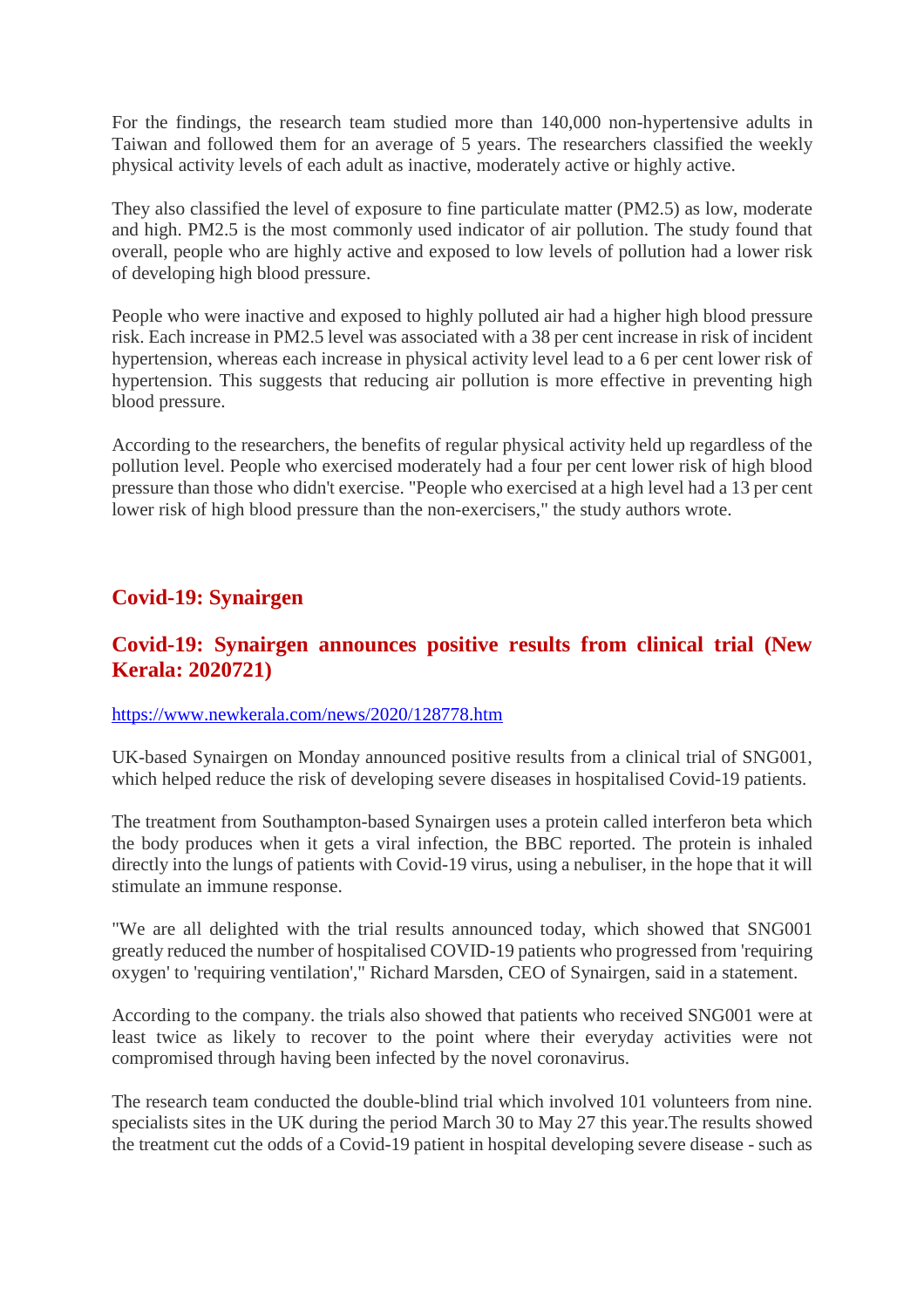requiring ventilation - by 79 per cent. In addition, SNG001 has significantly reduced breathlessness, one of the main symptoms of severe Covid-19, the company claimed.

"This assessment of SNG001 could signal a major breakthrough in the treatment of hospitalised Covid-19 patients," Marsden said. "Our efforts are now focused on working with the regulators and other key groups to progress this potential Covid-19 treatment as rapidly as possible," he said.

# **Breast cancer cells**

# **New nano drug candidate kills aggressive breast cancer cells (New Kerala: 2020721)**

#### https://www.newkerala.com/news/2020/128462.htm

Researchers have developed a new nano-drug candidate that kills triple negative breast cancer cells, which is one of the most aggressive and fatal types of breast cancer.

The study, published in the journal Advanced Therapeutics, will help clinicians target breast cancer cells directly while avoiding the adverse, toxic side effects of chemotherapy.

The research team linked a new class of nanomaterials, called metal-organic frameworks, with the ligands of an already-developed photodynamic therapy drug to create a nanoporous material that targets and kills tumour cells without creating toxicity for normal cells.

Metal-organic frameworks are an emerging class of nanomaterials designed for targeted drug delivery. Ligands are molecules that bind to other molecules, the study said.

"Patients with triple-negative cells are especially vulnerable, because of the toxic side effects of the only approved treatment for this type of cancer," said study researcher Hassan Beyzavi from the University of Arkansas in the US.

"We've addressed this problem by developing a co-formulation that targets cancer cells and has no effect on healthy cells," Beyzavi added.

The researcher's focus is on developing new, targeted photodynamic therapy drugs.

As an alternative to chemotherapy -- and with significantly fewer side effects -- targeted photodynamic therapy, or PDT, is a non-invasive approach that relies on a photosensitizer that, upon irradiation by light, generates so-called toxic reactive oxygen species, which kill cancer cells.

In recent years, PDT has garnered attention because of its ability to treat tumours without surgery, chemotherapy or radiation.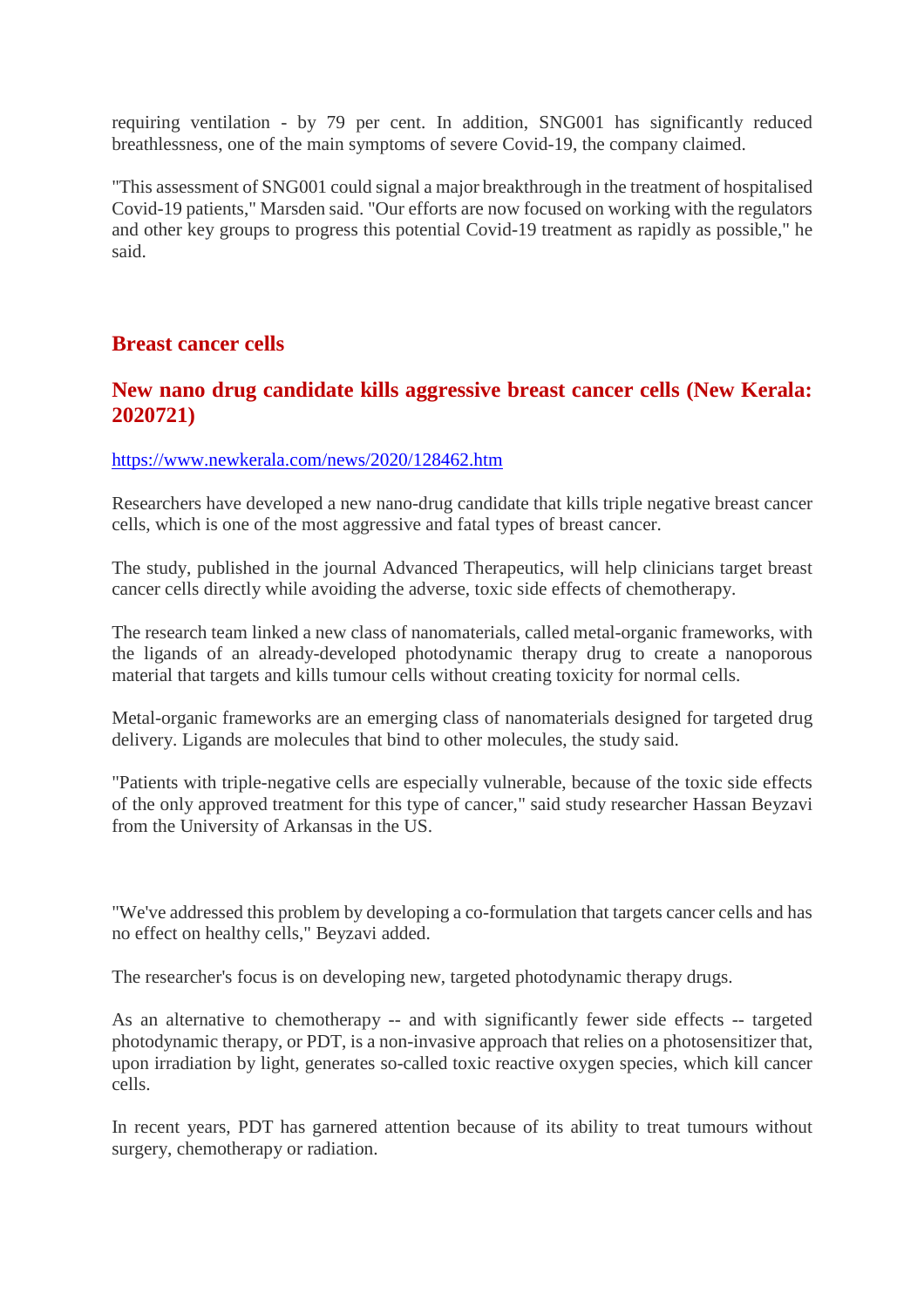Beyzavi's laboratory has specialised in integrating nanomaterials, such as metal-organic frameworks, with PDT and other and therapies. Metal-organic frameworks significantly enhance the effectiveness of PDT.

The research team prepared the nanomaterials and then bio-conjugated them with ligands of the PDT drug to create nanoporous materials that specifically targeted and killed tumour cells with no toxicity in normal cells.

"In addition to cancer treatment, this novel drug delivery system could also be used with magnetic resonance imaging (MRI) or fluorescence imaging, which can track the drug in the body and monitor the progress of cancer treatment," the study authors wrote.

Headache is a blanket term used to describe pain on one or both sides of the head and upper part of the neck. According to the WHO, every adult experiences headache at some point of time in life.

The common causes of headaches are stress and anxiety, emotional distress, irregular eating habits, dehydration, high blood pressure, hot weather etc, Dr Pradeep Mahajan, Regenerative Medicine Researcher, Mumbai told IANSlife.

According to the International Classification of Headache Disorders, there are more than 150 types of headaches. Headaches are called 'primary' when there is no underlying associated condition and 'secondary' when there is an accompanying systemic condition. In primary headaches, the nerves, blood vessels, and muscles in the head and neck region are strained, which may be accompanied by changes in chemical activity in the brain. Migraine, cluster headache, and tension headache fall under this category.

# **Migrain (New Kerala: 2020721)**

Migraine is a type of primary headache, the cause of which is not clearly known; however, studies have suggested a combination of environmental and genetic factors. Migraine tends to run in families and is the sixth highest cause of days lost due to disability (absence from work) worldwide (WHO statistics).

The classical symptoms of migraine are excruciating, throbbing pain on one side of the head (most commonly) that can last anywhere between a few hours to days. Extreme sensitivity to light, sound, smell, and sometimes even touch are hallmarks of the condition. Other symptoms include visual and sensory disturbances (known as aura), nausea, vomiting, and dizziness. Some patients also experience tingling and numbness on the face and extremities.

There have been several theories explaining the pathophysiology of migraines. Some theories proposed that dilation and constriction of blood vessels in the head caused the pain and associated symptoms. Thus, treatments revolved around regulating blood flow. However, it is now known that migraine is an extremely incapacitating neurological disorder involving nerve pathways and brain chemicals.

There are different types of migraine, out of which migraine with aura, migraine without aura (70-90 percent), and chronic migraine are generally encountered. The other forms are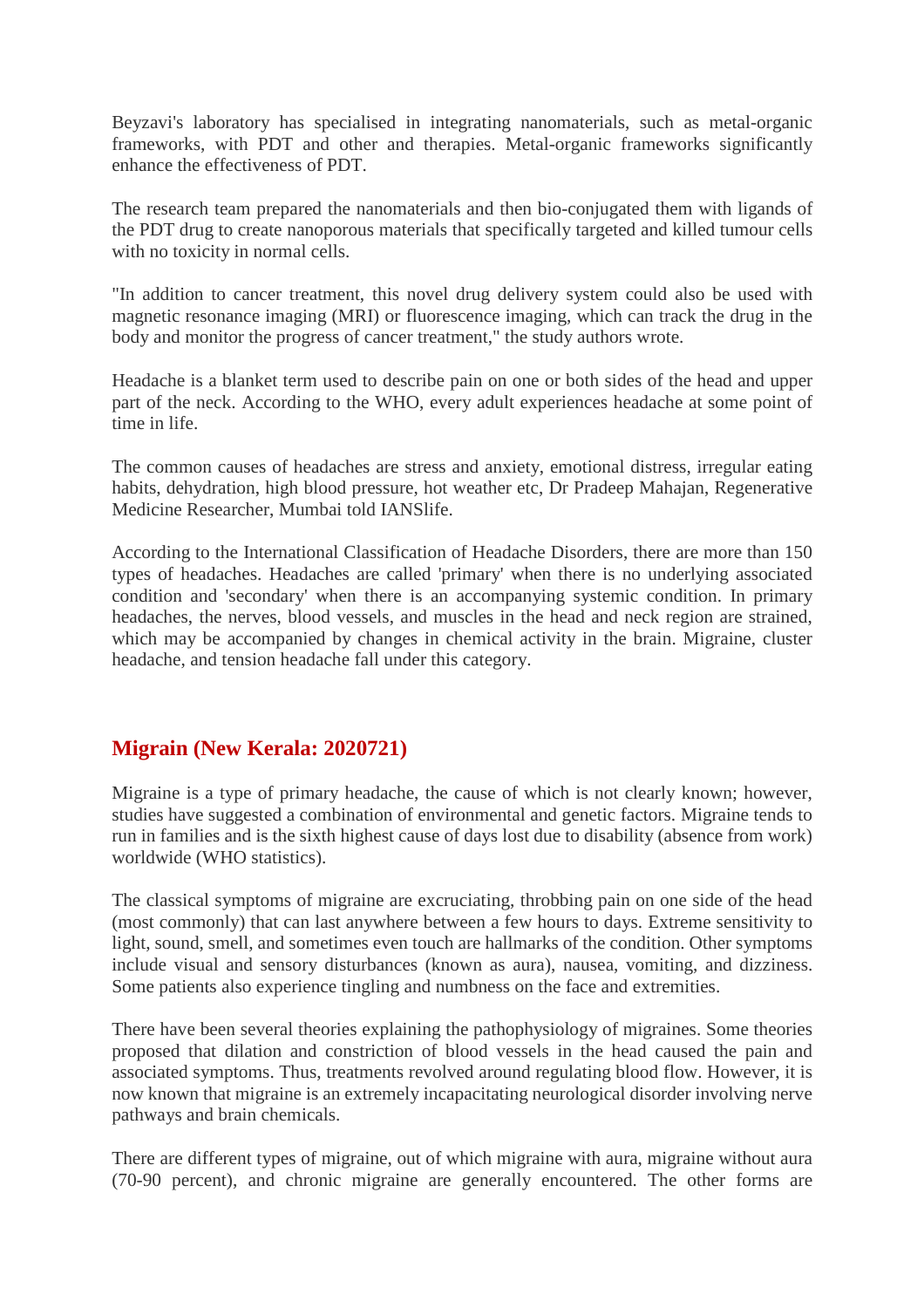menstrual migraine, hemiplegic migraine, migraine with brainstem aura (basilar type, rare), associated with vertigo, and cyclical vomiting syndrome. Till date, there is no definitive test to diagnose migraine. Diagnosis is based on clinical symptoms by process of elimination of other forms of headaches.

Conventional treatment of migraine involves prescription medications, such as serotonin receptor agonists, tricyclic antidepressants, among others along with drugs to control associated symptoms such as nausea and vomiting (antiemetics). Avoiding certain foods and triggers has also been advised. Nonetheless, these remedies only help to reduce the intensity of an episode of migraine Cell-based therapy is a new modality that harnesses the intrinsic healing potential of the body for management of various conditions. In the context of migraine and other headaches, studies have shown that stem cell and growth factor activity can target neurogenic inflammation, which is now considered a key phenomenon in such conditions. Moreover, there are reports of decreased endothelial progenitor cell (EPC) function in patients with migraine, which may be associated with circulatory aberrations. Through the self renewal and multidifferentiation potential of mesenchymal cells in our body, it is possible to replenish the pool of EPCs, thus targeting the core pathology of migraine.

With changing times and the varying presentation of diseases, it is essential to understand the pathology of the condition, in order to formulate more effective therapeutic modalities, and not just treat the symptoms. Cell-based therapy is one such modality that utilizes the innate healing potential of the body, and targets the underlying molecular mechanisms of diseases, thereby providing long-term safe and effective results.

# **Cononavirus Vaccine (Navbharat Times: (New Kerala: 2020721)**

https://epaper.navbharattimes.com/imageview\_2829\_73498\_4\_13\_21-07- 2020\_0\_i\_1\_sf.html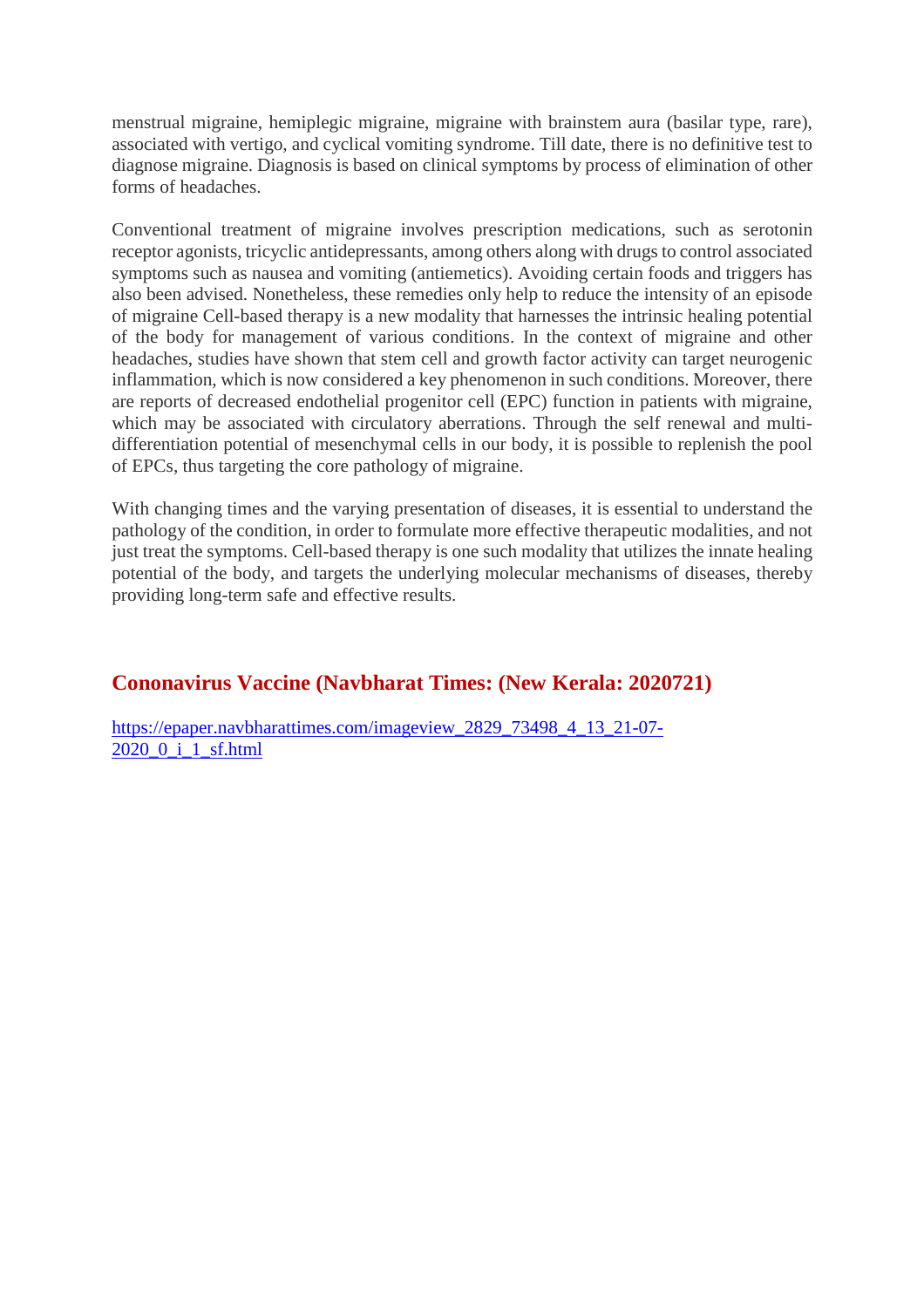# नजर न लगे इस टीके को, गेरोना पर पहली जीत शुरुआती नतीजों में खरी उतरी ऑक्सफर्ड की वैक्सीन

■ पीटीआई. लंदन

कोरोना के लिए वनाई जा रही ऑक्सफर्ड यूनिवर्सिटी की वैक्सीन के शुरुआती नतीजे अच्छे मिले हैं। जिन सैकडों लोगों पर ट्रायल किया गया, उनमें अच्छा इम्युन रिस्पॉन्स देखा गया। साइड इफेक्ट हल्के देखे गए जो पैरासिटामोल से ठीक हो गए। रिसर्चर्स का कहना है कि इस साल के अंत तक वे यह तय करने में कामयाव होंगे कि क्या वैक्सीन का प्रयोग आम लोगों पर हो सकता है। वैक्सीन को अगले चरण के टायल के लिए ओके कर दिया गया है।

लांसेट में इस वैक्सीन के पहले और दसरे फेज के नतीजों को छापा गया है। वैक्सीन ने दोतरफा फायदा दिखाया। शरीर में एंटवॉडीज भी वनाईं और इम्यन सिस्टम को मजबूत करने का भी काम भी किया। ये एंटीवॉडीज ही कोरोना वायरस का सफाया करने का काम करेंगी। इस वीच दिल्ली में एम्स के डायरेक्टर डॉ रणदीप गलेरिया ने वताया कि कोरोना की वैक्सीन का हामन ट्रायल चल रहा है। पहले फेज का ट्रॉयल 18-55 साल के लोगों पर होगा।



गुलेरिया ने कहा है कि देश में कोरोना का कम्युनिटी प्रसार हो रहा है, इसके पर्याप्त सबूत नहीं हैं लेकिन देश में कई हॉटस्पॉट मौजूद हैं, जिससे कहा जा सकता है कि वहां लोकल संक्रमण हो रहा है। दिल्ली ने अपने चरम को छू लिया है। यही वजह है कि यहां अब केस कम होने लगे हैं।

 $\bullet$ 

वैक्सीन के बेहद हल्के साइड इफेक्ट दिखे जो पैरासीटामोल से ठीक हो गए।

कुल 1107 लोगों पर किए गए टायल में नजर आया दोतरफा फायदा।

साल के अंत तक तय होगा कि क्या इंसानों को दे सकते हैं वैक्सीन।

# कोरोना को हरा काम पर लौटे सर्त्येद जैन

दिल्ली के स्वास्थ्य मंत्री सत्येन्द्र जैन ने कोरोना को हराने के बाद सोमवार को फिर से कार्यभार संभाल लिया। मख्यमंत्री अरविंद केजरीवाल ने टवीट कर यह जानकारी दी। 17 जून को जैन को कोरोना वायरस से संक्रमित होने की पुष्टि हुई थी। उनके हेल्थ विभाग की जिम्मेदारी मनीष सिसोदिया संभाल रहे थे।

# 11 लाख पार केस. एक दिन में **US** से ज्यादा मौतें

टेश में कोरोना संक्रमण के नए केसों में तेजी वरकरार है। सोमवार को रेकॉर्ड 40,425 केस आने के साथ ही कल मामलों की संख्या 11,18,043 पर पहुंच गई। एक दिन में मौत के मामले में भारत ने अमेरिका को भी पीछे छोड दिया। देश में 681 लोगों की मौत हुई, जवकि अमेरिका में 392 लोगों ने जान गंवाई। इस महीने के 20 दिनों में अव तक कोरोना के 5,51,203 केस सामने आ चुके हैं यानी रोजाना का औसत 27,560 केस का है। इस वीच दिल्ली में कोरोना के नए मामलों में गिरावट देखने को मिल रही है। सोमवार को 954 नए मामले आए और 35 जानें गईं। 27 मई के वाद पहली वार है जब दिल्ली में एक दिन में एक हजार से कम मामले आए। ▶ फेज 3, 10

 $\bullet$ 

# Pandamic (Hindustan: 2020721)

https://epaper.livehindustan.com/imageview 207357 53660332 4 1 21-07-2020 3 i 1 sf.html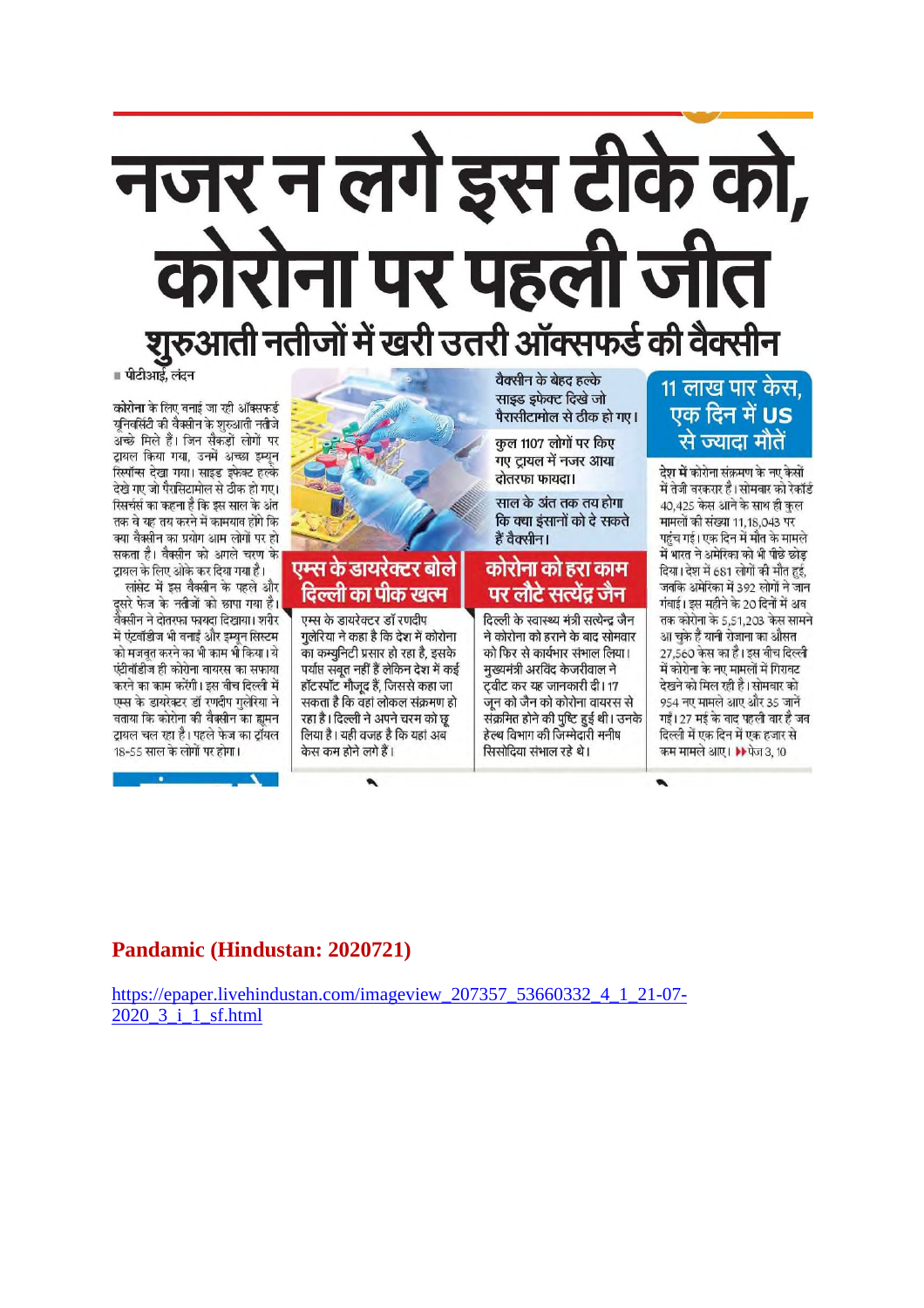<mark>आफत</mark> : स्वास्थ्य मंत्री सत्येंद्र जैन ने कहा- दिल्ली में महामारी नियंत्रित. लेकिन सतर्क रहना जरूरी

# रोना के नए दौर की आशंका

#### नई दिल्ली | वरिष्ठ संवाददाता

कोरोना से जंग में दिल्ली बेहतर कर रही है। इसके बावजूद स्वास्थ्य मंत्री सत्येंद्र जैन ने सोमवार को आशंका जताई कि राजधानी में संक्रमण का दसरा और तीसरा दौर आ सकता है। इसलिए हमें सतर्क रहने की जरूरत है। वहीं, देश में 24 घंटे के भीतर आएरिकॉर्ड 40,425 नए मामलों ने चिंता और बढा दी है।

केंद्र सरकार तय करेगी : कोरोना को मात देकर एक माह बाद स्वास्थ्य मंत्री सत्येंद्र जैन काम पर लौटे। सामुदायिक संक्रमण पर उन्होंने कहा कि यह तय करना केंद्र का काम है. लेकिन जिस तरह .<br>देशभर में संक्रमितों की संख्या 10 लाख को पार कर चकी है. उससे यह कहा जा सकता है कि कहीं न कहीं ऐसा हुआ है।

परी तैयारी: उन्होंने कहा कि अच्छी बात है कि दिल्ली में कोरोना नियंत्रित हुआ है। फिर भी हमें लापरवाही नहीं बरतनी चाहिए। इससे निपटने में दिल्ली सरकार अपनी पूरी तैयारी रखेगी।

रोजाना योग करें : कोरोना से जंग जीतकर लौटे जैन ने कहा कि योग इससे

| दिन                                                                                                             | मामले | हफ्तेभर से 8% के करीब बनी हुई है दर<br>टेस्ट | संकमण दर |                                                                                                        |
|-----------------------------------------------------------------------------------------------------------------|-------|----------------------------------------------|----------|--------------------------------------------------------------------------------------------------------|
| $20 \frac{1}{20}$ लाई                                                                                           | 954   | 11470                                        | 8.3%     |                                                                                                        |
| 19 जुलाई                                                                                                        | 1211  | 20206                                        | 5.9%     |                                                                                                        |
| $17 \text{ cm}$ ई                                                                                               | 1462  | 20462                                        | 7.14%    |                                                                                                        |
| 16 जुलाई                                                                                                        | 1652  | 20225                                        | 8.16%    |                                                                                                        |
| $15 \text{ m/s}$                                                                                                | 1667  | 22538                                        | 7.39%    |                                                                                                        |
| 13 जुलाई                                                                                                        | 1246  | 12171                                        | 10.23%   |                                                                                                        |
|                                                                                                                 |       | <mark>।</mark> देश में ।                     |          | इधर, एम्स निदेशक का दावा                                                                               |
|                                                                                                                 |       | रिकॉर्ड 40 हजार से अधिक केस                  |          | दिल्ली ने अपने चरम को छू लिया है, यही                                                                  |
| 24 घंटे में रिकॉर्ड 40,425 नए मामले सामने आए।681                                                                |       |                                              |          | वजह है कि यहां केस कम होने लगे हैं, लेकिन कई                                                           |
| लोगों की मौत हुई। आंकडों के लिहाज से भारत में ब्राजील<br>से दोगुने मामले और अमेरिका से ज्यादा मौतें दर्ज की गई। |       |                                              |          | क्षेत्र ऐसे हैं जिसने अपने पीक को अभी नहीं छुआ है,<br>इसलिए वहां अभी भी बढ़ रहे हैं । वे कुछ दिनों में |
|                                                                                                                 |       |                                              |          |                                                                                                        |

लड़ने का सबसे बेहतर उपाय है। रोज कम से कम 20 मिनट प्राणायाम से शरीर में सोमवार को कोरोना के 954 नए .<br>में ऑक्सीजन की कमी नहीं होती। लोगों मरीज सामने आए। 27 मई के बाद यह को मानसिक तनाव लेने की जरूरत नहीं है। वह हंसते रहें तब भी स्वस्थ्य रहेंगे। संख्या एक हजार से नीचे आई है, यानी

24 घंटे में 954 मामले : राजधानी पहली बार है जब कोरोना के मरीजों की

.<br>अभी नहीं छुआ है, वे कुछ दिनों में अपने चरम पर होंगे । –रणदीप गुलेरिया, एम्स निदेशक 54 दिन बाद ऐसा हुआ है। इस दौरान करीब 1784 मरीज स्वस्थ भी हो गए। दिल्ली में कोरोना से स्वस्थ होने वाले मरीजों की दर 80 फीसदी को पार कर

चुकी है।

१९२४ नए मामले यूपी में कोरोना वायरस (कोविड-.<br>19 ) के संक्रमण की रफ्तार तेजी से ंद<br>बढ़ रही है। पिछले 24 घंटे में प्रदेश<br>में कोरोना के 1924 नए मामले सामने आए हैं तो 46 गंभीर मरीजों की मौत हो गई है।  $\rightarrow$  पेज 07  $\bigcap$  उत्तराखंड में 127 मरीज  $\mathsf L$  राज्य में सोमवार को कोरोना के

राज्यों से

यूपी में 46 की मौत

127 मरीज़ मिले। अब कोरोना मरीजों की कुल संख्या 4642 पहुंच गई है। 96 मरीज डिस्चार्ज कर दिए गए।  $\rightarrow$  पेज 07

#### $\Omega$  बिहार में आट की मौत

υ बिहार में 1076 नए कोरोना केस मिले। इनमें 19 जुलाई को 349 व 18 जुलाई व इसके पूर्व 727 नए संक्रमितों की पहचान की गई। वहीं, 8 की मौत हो गई। > पेज 07

# **Covaccine Trial (Hindustan: 2020721)**

https://epaper.livehindustan.com/imageview 207357 53658448 4 1 21-07-2020 3 i 1 sf.html